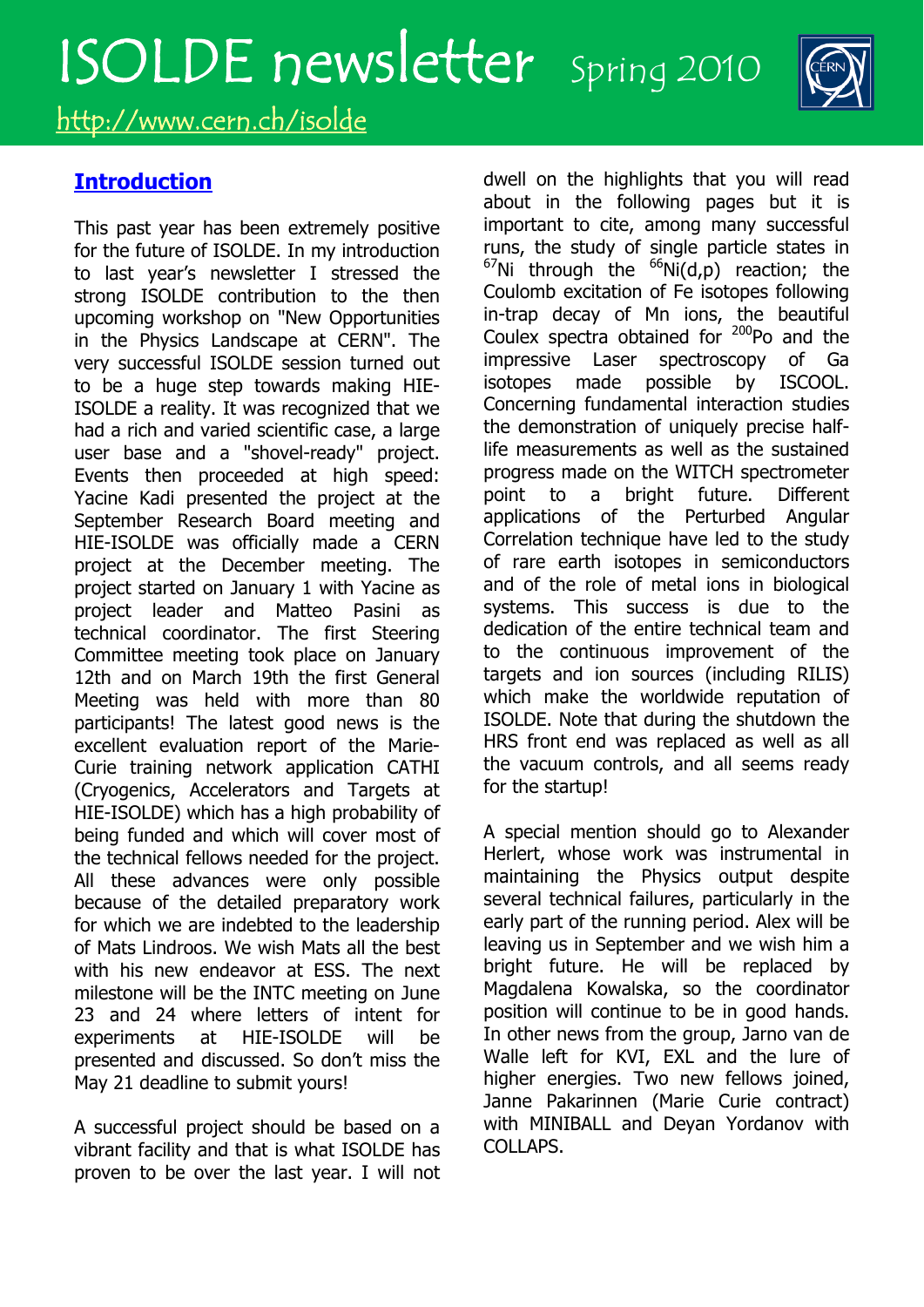

To disseminate our results and reach out to the community at large are among our duties. Do not forget the EURORIB'10 and HFI/NQI 2010 conferences both organized in part by ISOLDE. These are opportunities to interact with our colleagues from other European and worldwide facilities and we hope to see many of you there. The next ISOLDE workshop is scheduled for December 8-10, 2010 and you will hear more about it in the fall.

A new 4 page brochure about ISOLDE science aimed at the general public has recently been edited and is distributed to the numerous visitors who come to ISOLDE. If you would like to hand some out to your students, to your political representatives, or just to your family and friends, ask Jenny to send you a batch or pick some up when you come to ISOLDE.

Since the termination of the EURONS contract many of you have been making additional financial efforts to come to CERN for your experiments. The situation should soon improve since the second ENSAR application was highly graded and will be funded by the EC. The possibilities will be slightly less than with EURONS, but should still prove helpful to many of you. The start date of the contract is now foreseen for September 1st and we will be sending out instructions on the procedure to apply for support in due time. For those of you coming for experiments please note that with the LHC startup it is even more difficult to secure hostel rooms. So check the beam schedule and try to book as close as possible to two months ahead of your arrival, which is the earliest bookings will be accepted.

Finally the visitor's room has continued to improve (beamer, screen, strong WIFI

connection, magazines…). The only problem is that it has become more and more popular for meetings, and less accessible for the visitors!

I hope to see you soon at ISOLDE for a new successful running period.

Yorick Blumenfeld

#### **Information for Users:**

#### **Shuttle bus**

Besides the Y Bus, which goes from the CERN Meyrin Site close to Gate B directly to the airport, CERN also offers a regular shuttle service from the main building 500 to the airport. The schedule of the shuttle bus can be found here: [http://gs](http://gs-dep.web.cern.ch/gs-dep/groups/sem/ls/RegularShuttleTimetable.htm)[dep.web.cern.ch/gs-dep/groups/sem/ls/](http://gs-dep.web.cern.ch/gs-dep/groups/sem/ls/RegularShuttleTimetable.htm)  [RegularShuttleTimetable.htm](http://gs-dep.web.cern.ch/gs-dep/groups/sem/ls/RegularShuttleTimetable.htm)

#### **User registration**

Only one form will now be used for the registration of users. The User's office will decide if it will be a short or long term registration.

If Users want to appear under a certain IS experiment number in the CERN Greybook they need to put all IS numbers on the registration form, not just the primary experiment. If you want to add an experiment to an existing registratio, please ask Jenny.

The spokespersons of IS experiments should inform Jenny if there are new teams to be added to their experiment, preferably well in advance of anyone from that institute coming to CERN, so that the administrative process can be completed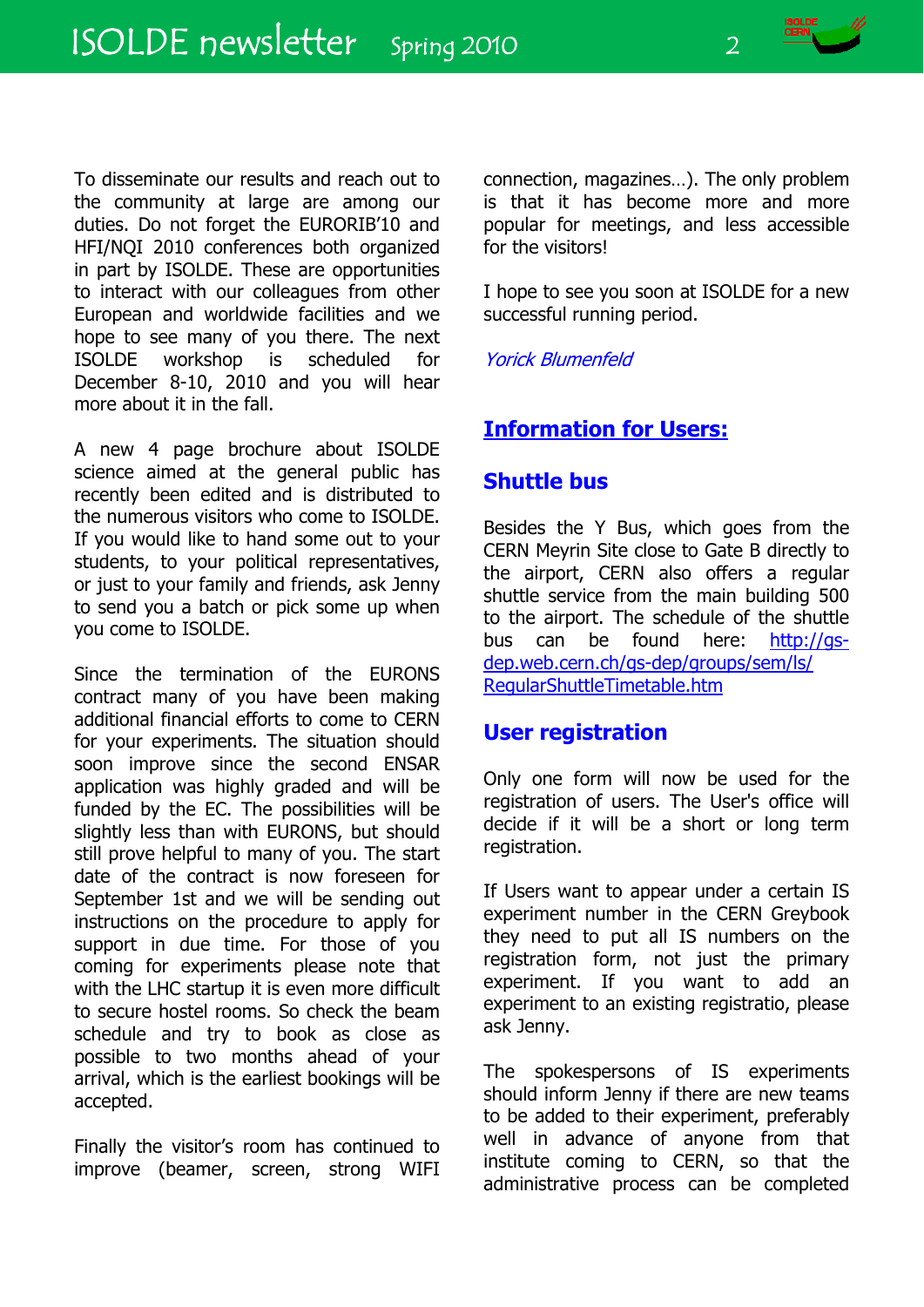and problems avoided when Users try to register.

#### **Dosimetry service**

The dosimetry service has moved to the second floor of building 55. The service is open daily 8:30 to 12:00. Please note that the service is closed in the afternoons.

#### Jenny Weterings

 $\overline{a}$ 

#### **Target and Ion Source Development:**

With this article I am restarting the tradition of regular reports on target and ion source development in the ISOLDE Newletters. I will more particularly focus for this first contribution on studies performed last year on the ISOLDE neutron converter. I find this case to be an excellent example of report since this study was done during a TISD run by an extended European collaboration comprised of members of EURISOL-DS and EUROnu projects, of GANIL and Weizmann Institutes, and of the exchange program with Slovakia<sup>[1](#page-2-0)</sup>. Second, this is a wink at the first ISOL beam produced at the Niels Bohr Institute, so-to-say "father" of the present beams, which was obtained at that time by neutron conversion with a beryllium converter and induced fissions in a uranium oxide target at close proximity [1]. Third, these tests are very valuable for both ISOLDE and the neutrino physics community in need of  $\beta$ -beams, a next

generation neutrino oscillation-type experiment [2]. Indeed this experiment investigated the possibility to produce <sup>6</sup>He as an antineutrino emitter by  $9Be(n,\alpha)$ <sup>6</sup>He reaction with a neutron converter and a newly available BeO target. This scheme is the baseline proposed to produce a few  $10^{13}$  ions/s and was in need of experimental data to validate these figures. The value for ISOLDE is the opportunity to better define the neutron spectrum of its converter, for fission reactions in actinides or for yet unexplored (n,X) reactions with other targets.

We compared the energy spectrum of the emitted neutron deduced from experimental data and from Monte Carlo simulations. Experimentally this was done by activation of metal foils located in a few key positions along the converter and the target, and deconvolution with a set of selected reactions to deduce the spectrum from about 0.1 MeV to 0.1 GeV. Simulations were done with Fluka and Geant 4. The deflection and focusing of the PSBooster beam was carefully monitored thanks to dedicated SEMGrid calibrations done in the BTY transfer line ahead of the converter with the help of E. Piselli and the BE-OP-PSB section. The isotope inventory in the foils was determined by gamma spectroscopy. We obtained a good agreement of better than 30% between the simulations and the experiment in the energy range around 3 MeV, relevant for <sup>6</sup>He production. Isotope production and release were then monitored for different conditions with the BeO396 unit, and confirmed that more than  $80\%$  <sup>6</sup>He was released at 1400°C. Additional data were collected, such as the variation of the release characteristics with the temperature as we show on Fig. 1. While it was not the main goal of these tests, we delivered slightly better yields of

<span id="page-2-0"></span><sup>&</sup>lt;sup>1</sup> Collaboration for this TISD program: EURISOL-DS: E. Noah, EUROnu: E. Wildner, E. Bouquerel, V. Vlachoudis, GANIL: P. Delahaye, H. Franberg, G. Lhersonneau, M. G. St Laurent, F. de Oliveira, Weizmann Institute: M. Hass, T.Y. Hirsh, V. Kumar, K. Singh, V. Vaintraub, Soreq NRC: D. Berkovits, exchange program with Slovakia: R. Hodak.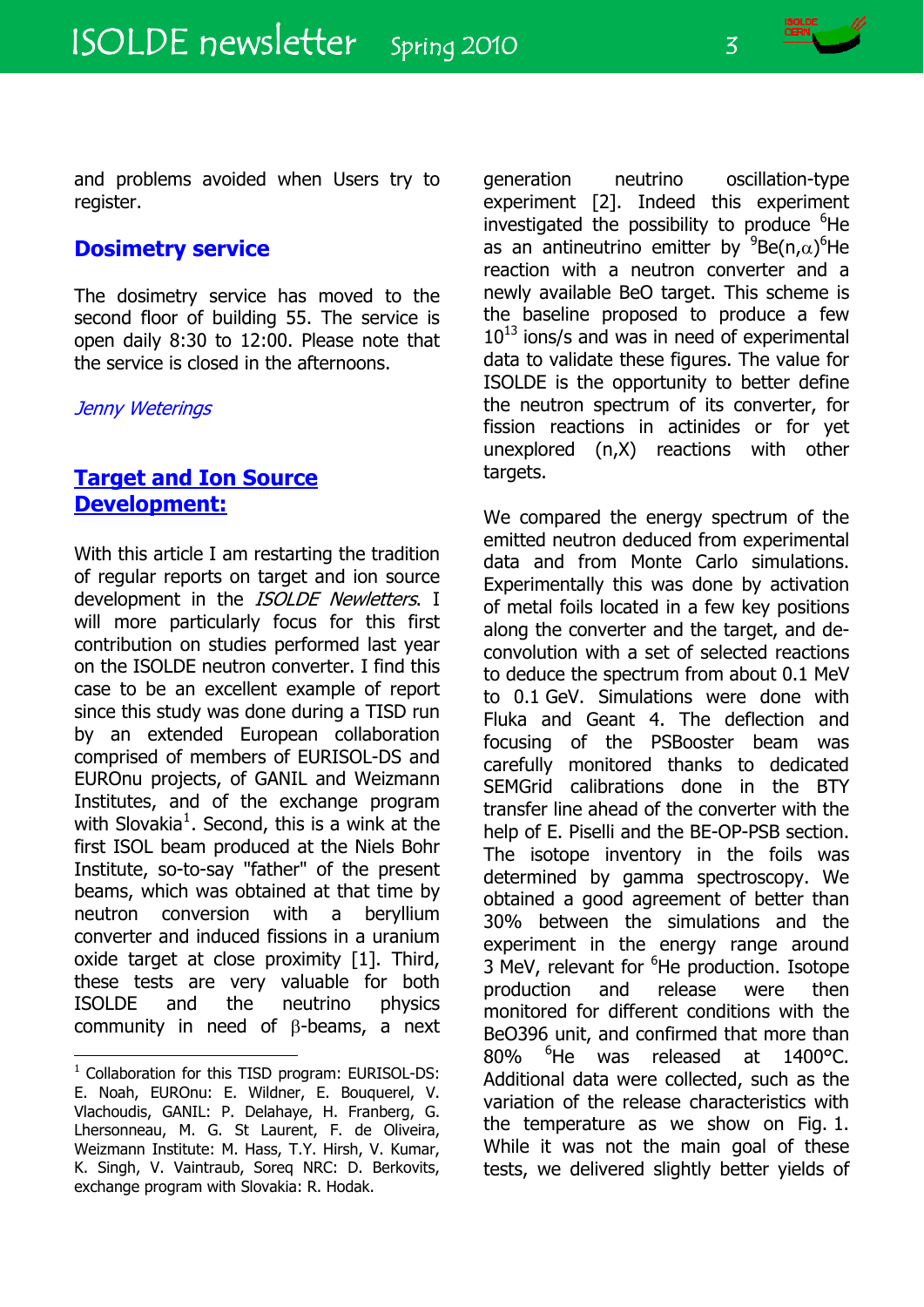

 ${}^{6}$ He (>5x10<sup>7</sup>/ $\mu$ C in the focal plane of the separator) than the traditional production by fragmentation of  $UC_x$  targets, with a not optimally tuned production unit.

The good agreement of the numerical simulations and the experimentally obtained in-target production rates on the one hand, and the identification of a suitable BeO target with appropriate release properties and stability on the other hand, can be seen as a milestone which supports the baseline  ${}^{6}$ He production scenario for the  $\beta$ -beams [3]. These tests open also the door to a new family of reactions at ISOLDE, as the one which will be tested in a coming run to produce <sup>27</sup>Mg beams by  $^{30}$ Si(n, $\alpha$ )<sup>27</sup>Mg reactions.



Fig 1: Left: Neutron fluence determined by Fluka simulations at 8 cm, 90° in the center of the converter and at 12 cm, 45° in the forward direction. Right: release characteristics of 6He out of the BeO target: evolution of the rise time of the release function with respect to the target temperature.

As a conclusion, ISOLDE was already involved through many discussions in the conceptual paper on  $\beta$ -beams by Zucchelli [2]. The production issues for the neutrino baseline emitter, <sup>18</sup>Ne, are even more challenging than for <sup>6</sup>He. In this case again we might find good synergies between the nuclear and the neutrino physics community, since appropriate production rates could be achieved with a high power circulating molten target loop. The online tests of this prototype is an important milestone towards EURISOL, and would already improve the yields of the most exotic isotopes produced at HIE-ISOLDE with molten metal targets (e.g. neutron deficient Hg and Cd) by 2 orders of magnitude.

- [1] O. Kofoed-Hansen, K. O. Nielsen, Mat. Fys. Medd. Dan. Vid. Selsk. 26 (1951) 1.
- [2] P. Zucchelli, Phys. Letters B 532 (2002) 166.
- [3] Manuscript in preparation.

#### Thierry Stora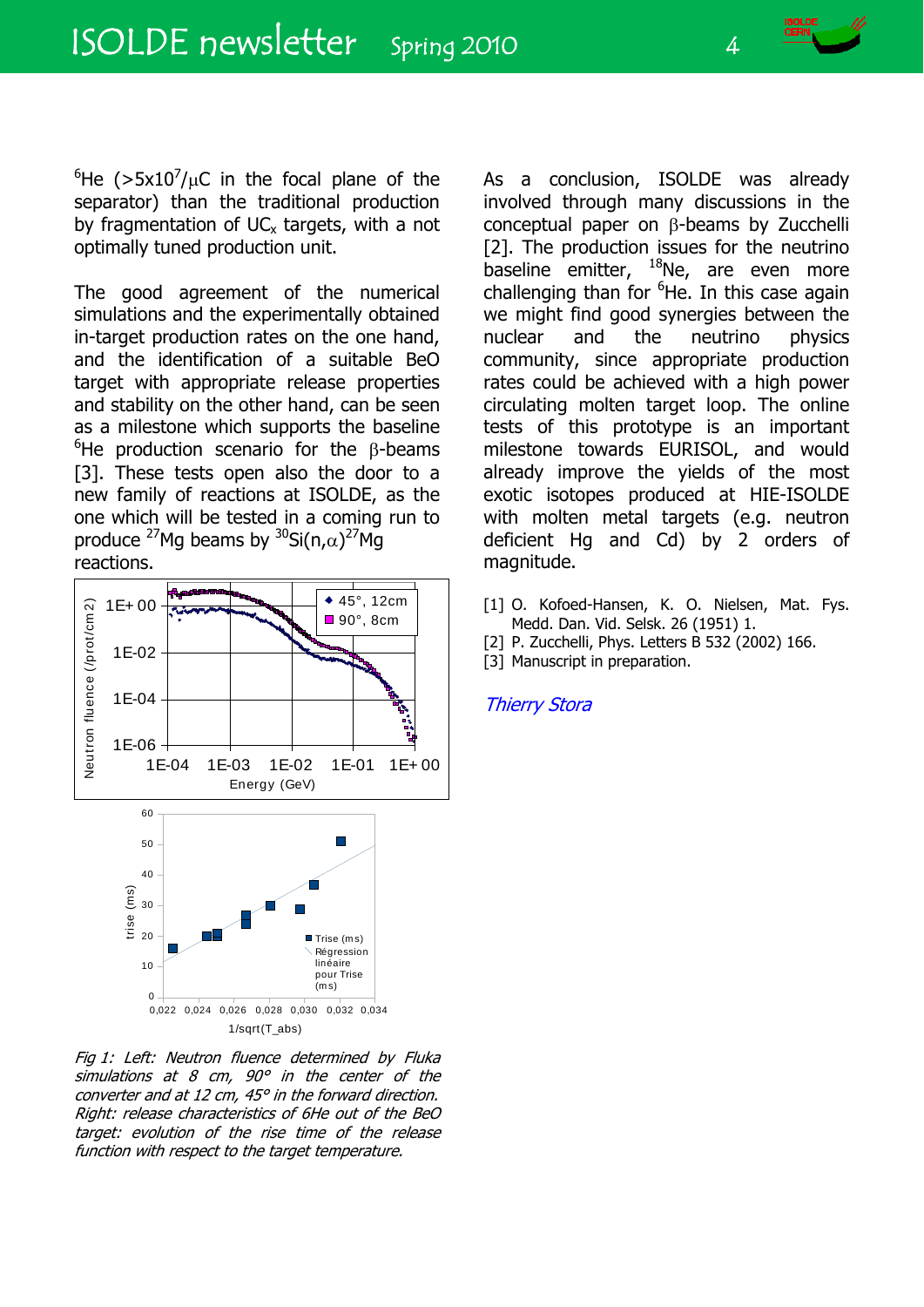$$
\begin{array}{c}\n 130 \text{LDE} \\
\text{CERN} \\
\end{array}
$$

## **Experiment reports:**

#### **IS367: Continuum Spectroscopy of 10Li**

The study of the exotic nuclei is a frontier of modern nuclear physics. The isotopic chains with separation energies around the particle emission threshold play a key role in understanding the interplay of nuclear interactions and many-body dynamics. The chain of lithium isotopes (especially <sup>9</sup>Li-<sup>10</sup>Li- $11$ Li) is among the best studied cases, but there are still open questions on the spectroscopy and the dynamical details of these nuclei. In this respect, a key experiment was done some time ago at REX-ISOLDE [1]. Of central importance is the neutron unbound nucleus  $10$ Li. Experimentally, structures in the low energy continuum have been identified but their spectroscopic content is still unclear. Conceptually, particle unbound nuclei like  $10$ Li require new approaches being able to account for the interaction of particle stable and particle unstable configurations.

The proper description of the pairing problem in nuclear systems is one of the key questions of contemporary nuclear physics from infinite nuclear and neutron matter to finite nuclei. We describe  $^{10}$ Li in an extended mean-field approach including paring type correlations in continuum configurations [2]. This is achieved by formulating the pairing problem for protons  $(q=p)$  and neutrons  $(q=n)$ , in terms of a coupled channels approach leading to the Gorkov equations,

$$
\begin{pmatrix}T_q+U_q-2\lambda_q+e_\alpha&\Delta_q(\vec{r})\\-\Delta_q^\dagger(\vec{r})&-(T_q+U_q-e_\alpha)\end{pmatrix}\begin{pmatrix}u_{\alpha q}(\vec{r})\\v_{\alpha q}(\vec{r})\end{pmatrix}=0
$$

The quasiparticle state vectors are given by (non-relativistic) four-component spinors with the particle-type components u and the hole components v which are coupled by the pairing field  $\Delta$ . With respect to the chemical potential  $\lambda$ , we have  $e_{\alpha} < \lambda$ implying  $2\lambda - e_{\alpha} > \lambda$ . The Gorkov equations are solved by direct integration, imposing physical boundary conditions. We take into account differences in the radial shapes of the particle and hole wave functions, avoiding the conventional BCS approximation.



Fig. 1: Partial wave cross sections for elastic scattering of a neutron on  $^{9}$ Li [2]. Results of the full HFB Gorkov-pairing and bare mean-field calculations are compared for partial waves up to d-waves. In the p-wave channels pairing contributes an attractive self-energy, producing resonances. A slight attraction is seen for the s-wave, repulsion is found for the dwave.

The additional interactions gained from pairing produce resonances in the p-wave channels, in particular a 1/2– resonance at  $E_R$ =400 keV and a 3/2<sup>-</sup> resonance at  $E_R = 850$  keV, as shown in Fig. 1. The structure results are used as input for transfer reaction calculations, which are well established probes for studying the single particle properties of stable and unstable nuclei [1,3,4]. We consider the population of continuum states in  $^{10}$ Li by a d( $^{9}$ Li, $^{10}$ Li)p reaction in inverse kinematics. In Fig. 2 the results are compared to the experimental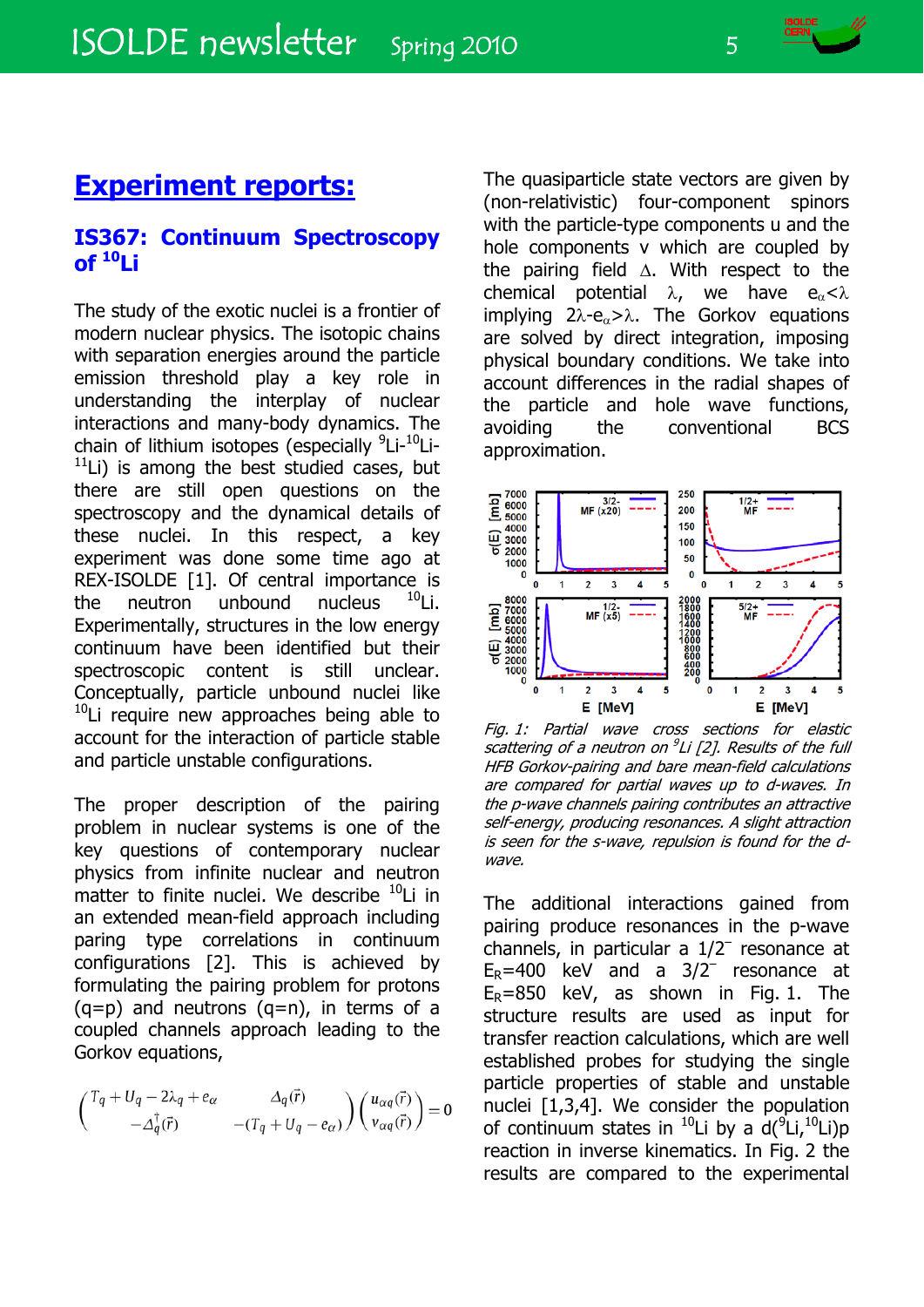cross sections measured in the REX-ISOLDE experiment [1] realized at  $T_{lab}=2.36$  AMeV. The overall agreement is quite satisfactory. Our calculations predict as a new feature a coupled channels pairing resonance in the  $3/2^{-}$  continuum of the n+ $9$ Li system.



Fig. 2: Angle integrated cross section for the reaction  $d<sup>o</sup>Li<sup>10</sup>Li)$ p at 2.36 AMeV [2]. The data are taken from the REX-ISOLDE experiment of ref. [1]. The theoretical results include the experimental energy resolution of  $\Delta$ FWHM~250 keV. The n+<sup>9</sup>Li p-waves are seen to produce two resonance-like structures. The lower one is in the  $1/2^-$  partial wave. The  $3/2^$ contribution is already suppressed because of phase space and reaction effects. The s- and d-waves partial cross sections are negligibly small.

In conclusion, for nuclei with weakly bound or unbound valence particles, pairing effects may introduce pronounced structures and shifts in the low-energy continuum of all the channels, reflecting the coupling between the particle and hole components. Such structures occur in an energy region well below the core excitation spectrum which, e.g., for  $^{10}$ Li is starting at about the energy of the first excited state of the  $9$ Li-core,  $E_x = 2.691$  MeV. The mechanism is similar to the dynamical core polarization one, where the coupling of closed and open channels leads to a new continuum excitation mode in exotic nuclei, the Fano resonances [5]. These are a particular class of states above the neutron emission threshold characterized by asymmetric line shapes.

- [1] H.B. Jeppesen et al., Phys. Lett. B  $642$  (2006) 449.
- [2] S.E.A. Orrigo and H. Lenske, Phys. Lett. B 677 (2009) 214.
- [3] G.R. Satchler, "Direct Nuclear Reaction", Oxford University Press (1983).
- [4] G. Blanchon, A. Bonaccorso and N. Vinh Mau, Nucl. Phys. A 739 (2004) 259.
- [5] S.E.A. Orrigo, H. Lenske et al., Phys. Lett. B 633 (2006) 469.

S.E.A. Orrigo and H. Lenske

#### **IS430: Study of neutron rich Be isotopes**

In October 2009 a second experiment of low energy transfer reactions using a  $^{11}$ Be beam was performed. This continues earlier studies of light neutron rich nuclei performed with beams of <sup>8</sup>Li and <sup>9</sup>Li. The purpose of the experiment was to investigate the structure of states in  $11,12$ Be, in particular to scrutinize the indication for the breaking of the  $N=8$  shell in <sup>12</sup>Be.



Fig. 1. dE vs E plot showing the identification of protons, deuterons and tritons.

The transfer reaction was done with a  $^{11}$ Be beam on a deuteron target. The halo structure of the two nuclei makes a one neutron transfer likely to happen, making it possible to study  $10,11,12$  Be. The single particle transfer is ideal to study one nucleon excitation as well as cluster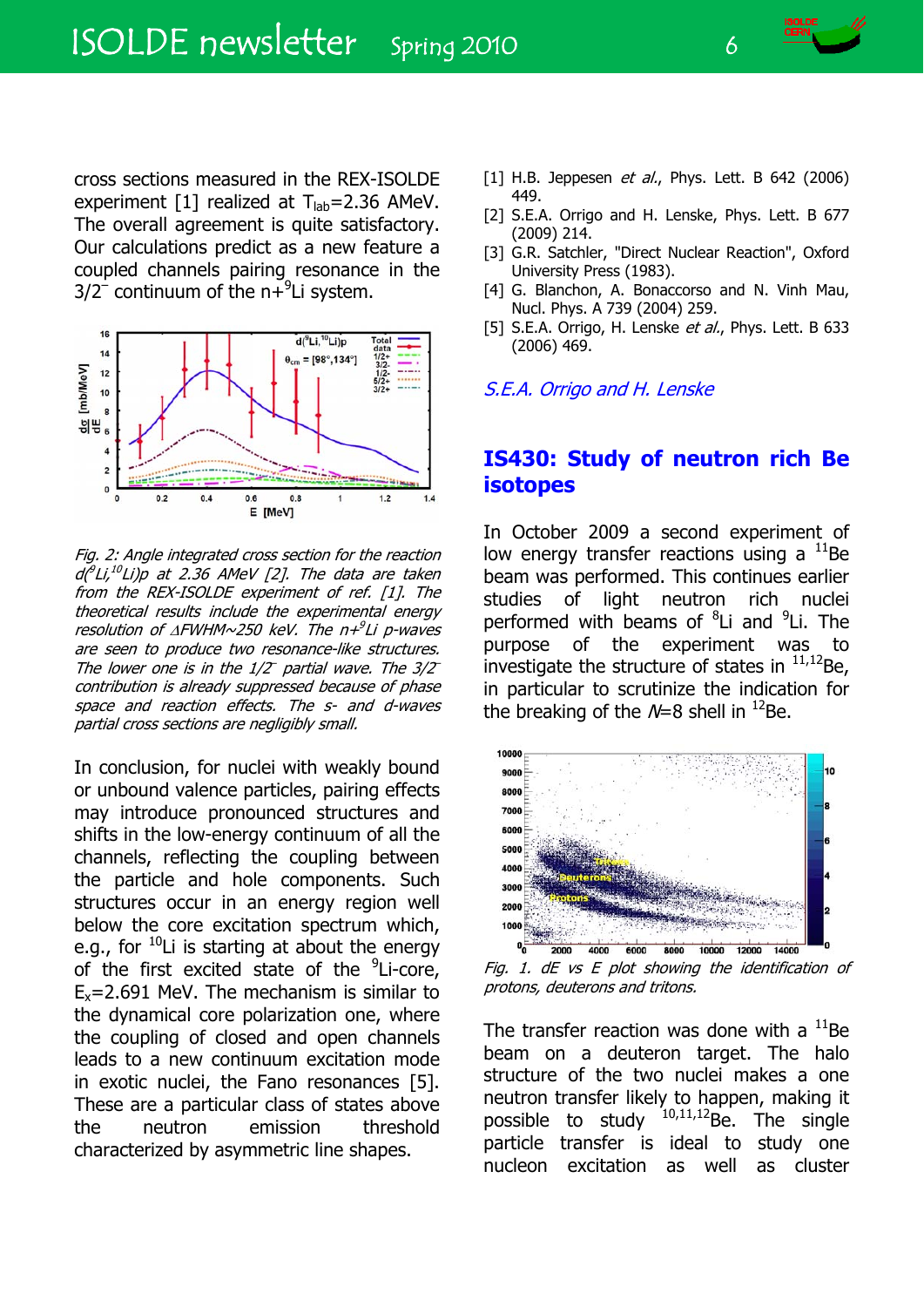

structures. The low energy limits the population to bound or slightly unbound states. Cluster structure has been invoked in explanation of the structure of all heavy Be nuclei, both in low lying states and at higher excitation energies where the most direct evidence has appeared so far.



Fig 2. Energy spectrum of detected gammas. The lines corresponding to the first excited states in the three nuclei are shown. The spectrum is not corrected for doppler shift.

REX-ISOLDE was used to accelerate the  $<sup>11</sup>$ Be beam to an energy of 2.85 MeV/u. The</sup> target was deuterated polyethylene. A previous experiment performed at REX-ISOLDE in 2005 using two Double Sided silicon strip detectors for particle identification, identified the main reaction channels. In order to improve the energy resolution the MINIBALL detectors were used for gamma-detection. For particle detection the T-REX chamber was used. It contains eight pad detectors and four CDdetectors in a barrel configuration, giving almost  $2\pi$ -coverage in forward direction.

Three types of particles: protons, deuterons and tritons were detected and identified as shown in Fig. 1. The three particles indicate the creation of  $^{10,11,12}$ Be. A preliminary energy spectrum for the gammas detected with the MINIBALL indicates population of the first excited states in the three nuclei as shown in Fig. 2. Further analysis is being performed in order to identify other excited states and to calculate reaction cross sections.

During the experiment gammas from  $^{11}$ Be( $\beta\gamma$ ) decays were also detected. These gammas have been used for relative calibration of the MINIBALL clusters up to 8 MeV.

#### Jacob Johansen

#### **IS433: Technical update for the -decay recoil spectrometer WITCH**

The WITCH setup [1,2] at ISOLDE was designed to study recoil energy spectra of nuclei after  $\beta$  decay to search for exotic components in the weak interaction Hamiltonian. After recording a first crude recoil spectrum in the year 2006 on  $^{124}$ In and a run on  $35Ar$  in 2007 which unveiled some technical hurdles, steps were taken to improve the experimental conditions. The main issues were the low ratio between the ions of interest  $35$ Ar and the isobaric contamination  $35$ Cl as extracted from the ISOLDE ion source (with a ratio 1 to 25), the vacuum conditions at WITCH and a huge background signal from secondary ionizations in the spectrometer.

Due to further works on the VADIS [3], especially in the choice of cleaning material for the components, the amount of stable <sup>35</sup>Cl has been reduced significantly as compared to 2007. After tuning the ionsource operation a maximum ratio <sup>35</sup>Ar/<sup>35</sup>Cl of 5 has been obtained with a maximum count rate for  $^{35}$ Ar of 1.1x10<sup>7</sup>/ $\mu$ C.

Without an improvement of the vacuum conditions at WITCH a successful experiment would have been hampered by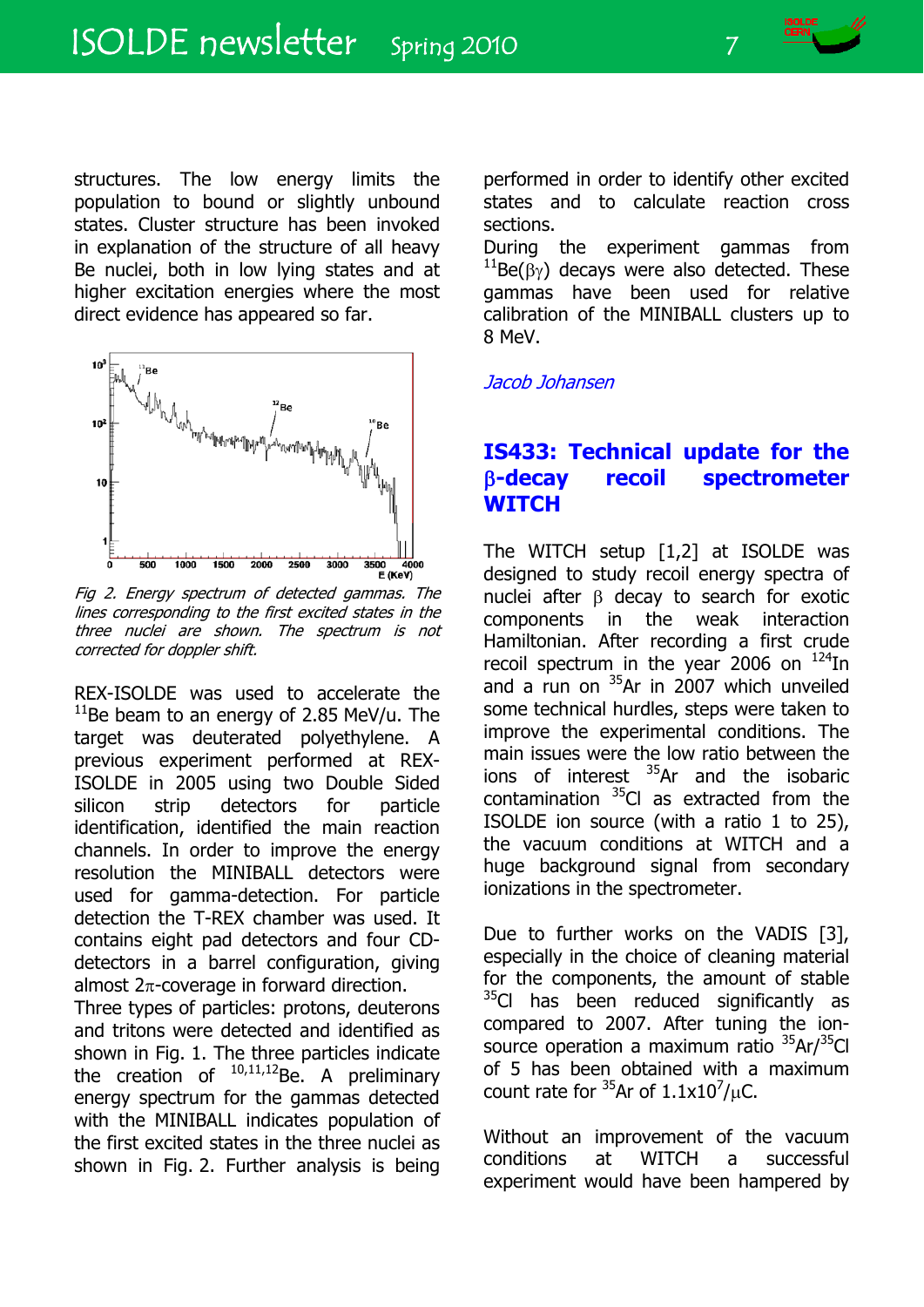the charge exchange of the argon ions in the cooler trap (i.e. on impurities in the helium buffer gas in this trap). For this purpose getter material has been included in the low energy part of WITCH, the buffer gas system has been completely replaced by an all-metal solution with additional gas purification, vacuum components have been thoroughly cleaned (e.g. electrodes) or replaced (e.g. teflon-coated wire) and a bake-out procedure has been optimized. The charge exchange rate is now only 10% for a trapping time of 500 ms in the cooler trap, which allows a cooling of the ions to less than 1 eV (see Fig. 1). Nonetheless, in order to make use of the entire beam as provided by ISOLDE the high charge exchange rate in REXTRAP with a half-life of about 60 ms has still to be circumvented. Possibly this can be realized by using a higher repetition rate for loading the WITCH traps. At the moment the pulsed drift tube cannot be switched faster than 1 Hz, but this will be improved in the near future.



Fig. 1: An ion energy scan by the spectrometer for a typical cooling during an online run. At 0 V the full ion signal is detected, and when ramping the spectrometer the ions are reflected.

The high background at the detector could be also reduced by improving the vacuum conditions in the setup and by additionally electro-polishing the electrodes in the reacceleration section. Nevertheless, in the last beam time there was still a low level background, which is correlated to the radioactive decay. This noise depends on the exact voltages applied to the electrodes. This issue is currently being studied by simulations and off-line measurements. Optimal settings or a mechanical solution will be required to avoid this type of ionization which is hampering the measurement of a pure recoil ion energy spectrum with  $35$ Ar.

For the actual operation of WITCH a tremendous improvement has been achieved by fully implementing a LabVIEWbased control system starting from the CSframework which is developed and maintained at GSI. This system is also used at other experiments, e.g. ISOLTRAP. The CS-framework has been outfitted with WITCH specific extensions like the possibility to scan electrode potentials, excitation frequencies as well as timings in the experimental cycle. This allowed achieving a better transfer to and between the traps and a lower ion energy after transfer between the traps [3].

The plans for 2010 foresee to measure the response function of the entire system and to perform a new run with  $35$ Ar. The response function will be measured with <sup>144</sup>Eu. This is a  $\beta^+$  decaying nucleus with a large fraction of electron capture decays. The mono-energetic recoils from the electron capture decays will provide us an opportunity to fully characterize the entire system and measure the response function of our detection system (spectrometer + MCP detector). This depends on the conditions of the radioactive ion cloud in the decay trap, and the adiabatic conversion in the spectrometer, but other effects might also play a role. Finally, after having studied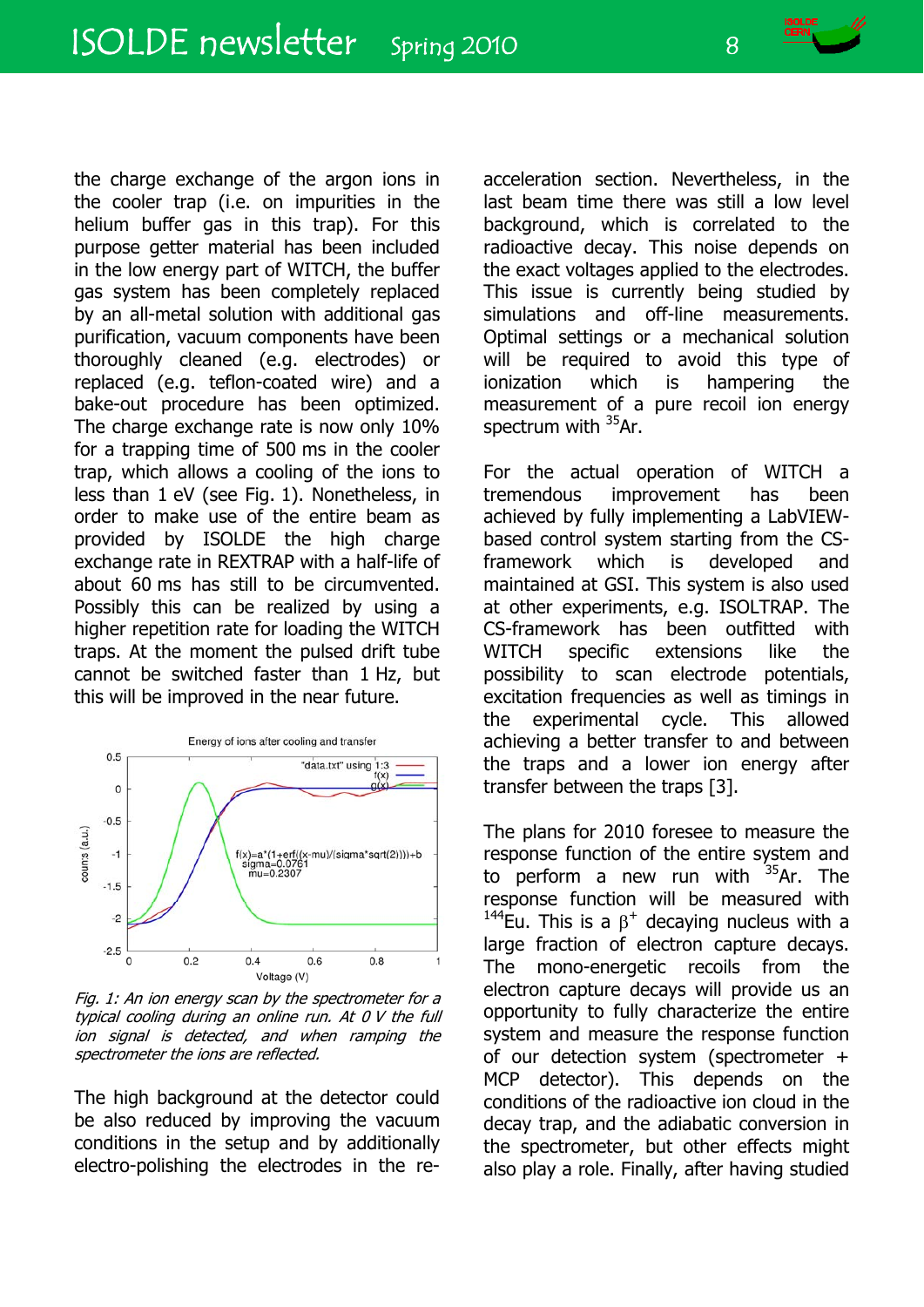the low level ionization and having implemented adequate solutions to eliminate this we aim to measure a recoil ion energy spectrum with  $35$ Ar that should provide us with new physics information.

- [1] M. Beck  $et$  al., Nucl. Instr. and Meth. A 503 (2003) 567.
- [2] V.Yu. Kozlov et al., Nucl. Instr. and Meth. B 266 (2008) 4515.
- [3] L. Penescu et al., Nucl. Instr. and Meth. B 266 (2008) 4415.

Michael Tandecki for the WITCH **Collaboration** 

#### **IS437: Precise half-life measurements for 38Ca and 39Ca**

Nuclear  $\beta$  decay is a commonly used probe to study the properties of the atomic nucleus. As  $\beta$  decay is governed by the weak interaction, it may also be used to test the light-quark sector of the Standard Model (SM). The SM incorporates the conservedvector-current (CVC) hypothesis, which assumes that the vector part of the weak interaction is not influenced by the strong interaction. Thus, the vector current should not be renormalized in the nuclear medium. The comparative half-life  $ft$  of a particular class of  $\beta$ -decaying nuclides gives access to the vector coupling constant  $q_v$  used to test CVC [1]. As a further test, the combination of  $q_v$  with the leptonic vector coupling constant allows for the determination of the up-quark down-quark element  $V_{ud}$  of the Cabibbo-Kobayashi-Maskawa quark-mixing matrix, which, according to the SM, is unitary.  $V_{ud}$  has by far the most significant weight in such a unitarity test.

The experimental quantities necessary for the determination of  $ft$  are: the  $\beta$  decay energy  $Q_{EG}$  the half-life  $T_{1/2}$ , and the superallowed branching ratio BR. Theoretical corrections to this  $ft$  value must be determined by models  $[2]$ . The corrected  $Ft$ values have been determined for thirteen super-allowed Fermi decays of the  $0^+ \rightarrow 0^+$ type, with a precision close to or better than  $10^{-3}$  [1].

The use of  $\beta$  decay between mirror nuclei is an extension of the work based on the decay of the neutron. In this case, the same quantities, i.e.  $Q_{EC}$ ,  $T_{1/2}$ , and BR have to be determined. However, as for these systems the Gamow-Teller  $\beta$  decay contributes to the decay strength towards the isobaric analogue state in the  $\beta$ -decay daughter nucleus, an additional parameter, a  $\beta-\nu$ correlation coefficient, has to be measured to determine the fraction of Fermi decay [3].

In an experiment at the ISOLDE facility [4], we have used the new technique of trapassisted preparation of the radioactive samples with REXTRAP to prepare pure samples of  $38,39$ Ca. For  $38$ Ca, we could improve the uncertainty of the half-life by more than a factor of four. For  $39$ Ca, never before measured with a clean sample, we reached a precision of 0.1%.

The isotopes of interest were produced by spallation of a titanium-foil target. A fluorine leak in the ion source allowed for the production of CaF<sup>+</sup> side-band molecules, which were mass separated by the ISOLDE High-Resolution Separator (HRS) and accumulated in the REXTRAP Penning trap facility. After an accumulation time of 600 ms, an ejection pulse emptied the trap and sent the sample to a tape station. This ejection allowed a time-of-flight (TOF) selection of mass  $A=57$  in the case of  $38\text{Ca}$ and of  $A=58$  in the case of  $39$ Ca. The tape transported the activity in the centre of a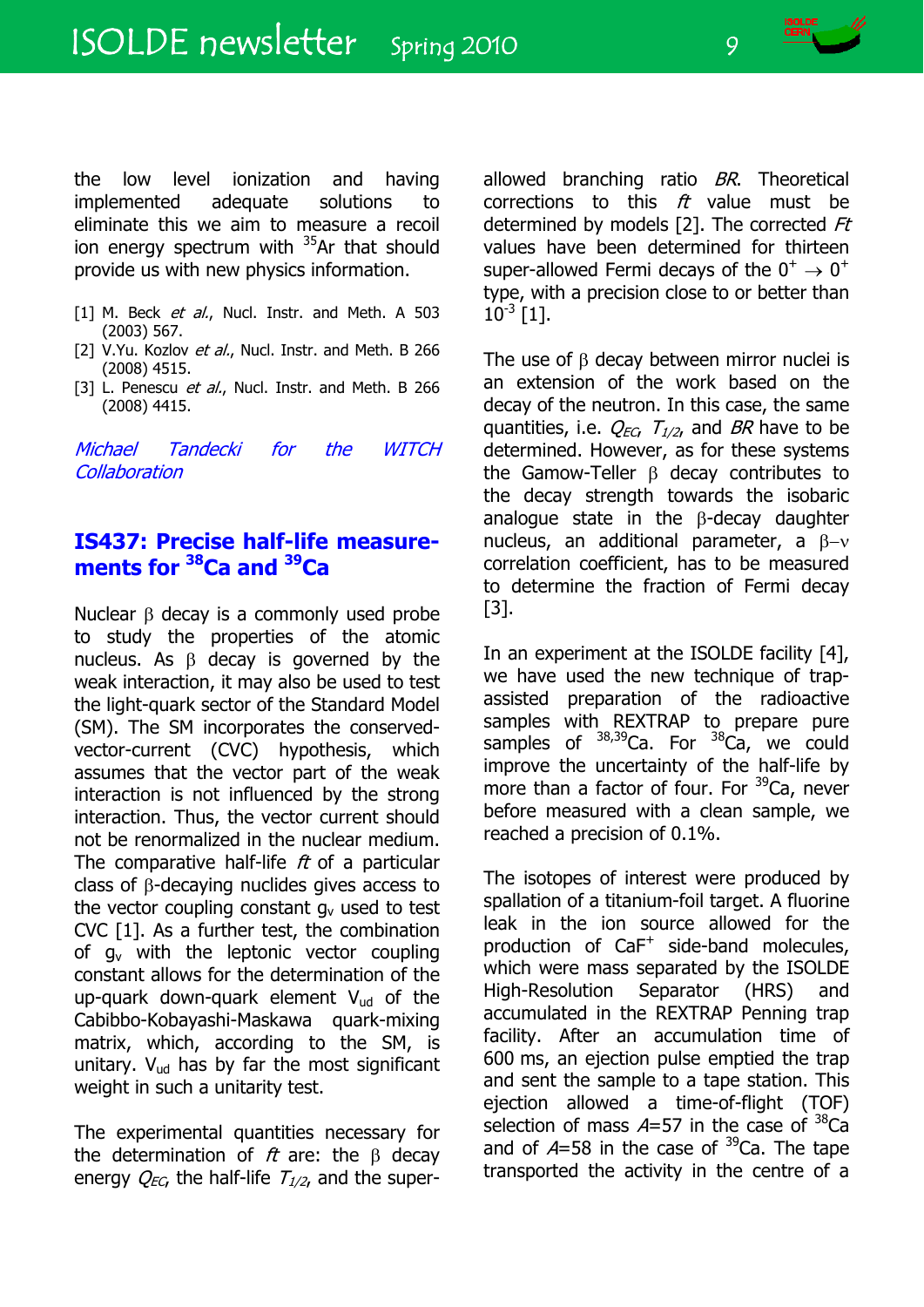

detection setup of Geiger gas counters for the  $\beta$  particles. Germanium detectors allow for testing the purity of the sources. After the end of the measurement period a new source was accumulated in REXTRAP and a new cycle started.

Figure 1 shows the decay-time curve for one run which is the sum of many hundred cycles. The figure shows the different contributions to the spectrum. About 35 such runs were accumulated for  $38$ Ca; three runs under different experimental conditions were acquired for  $39$ Ca.

The final result for the half-life of  $38$ Ca from the present work (443.8(19) ms) compares well with literature values. All values are in mutual agreement and yield an average value of 443.6(18) ms.



Fig. 1: Decay-time spectrum for one run to determine the half-life of  $38$ Ca. The different curves give the different contributions to the spectrum as well as their sum.

The result for  $39$ Ca (860.7(10) ms) is also in nice agreement with literature values. We reach the same precision as other groups before. The final average value of 860.6(8) ms has a precision of  $10^{-3}$  and is thus sufficiently precise for the scientific goals laid out in the introduction.

In summary, high-precision half-life measurements have been performed for 38,39Ca using the REXTRAP facility to prepare pure sources. Although the precision goal has not been reached for  $38$ Ca, the experiment demonstrated that such precision studies are feasible at ISOLDE. In the case of  $38$ Ca, a highprecision branching-ratio measurement is needed to include this nucleus in the systematics of high-precision *Ft* values. For  $39$ Ca, a  $\beta$ -v angular correlation coefficient has to be determined to include this nucleus in the systematics of mirror decays.

- [1] J.C. Hardy, I.S. Towner, Phys. Rev. C 79 (2009) 055502.
- [2] I.S. Towner, J.C. Hardy, Phys. Rev. C 77 (2008) 025501.
- [3] O. Naviliat-Cuncic, N. Severijns, Phys. Rev. Lett. 102 (2009) 142302.
- [4] B. Blank et al., submitted to Eur. Phys. J. A

Bertram Blank

#### **IS447: Structures of 201Po and**  <sup>205</sup>Rn from EC/β<sup>+</sup>-decay studies

The magic numbers near the beta stability line are well-established from experimental information. It is now known that these numbers are no longer "magic" on the neutron-rich side of the nuclear chart near  $N=8.20.28.50$  and even 82 [1]. This effect is attributed to a shell quenching which arises when the Woods-Saxon potential moves towards a harmonic-oscillator type. No such effects have been observed for neutron-rich nuclei near  $N=126$ . As part of a wider effort to obtain relevant experimental information, an experiment was performed in July 2008 to test the robustness of  $N=126$  shell closure, by studying isomeric-decays in neutron-rich gold isotopes. However, due to some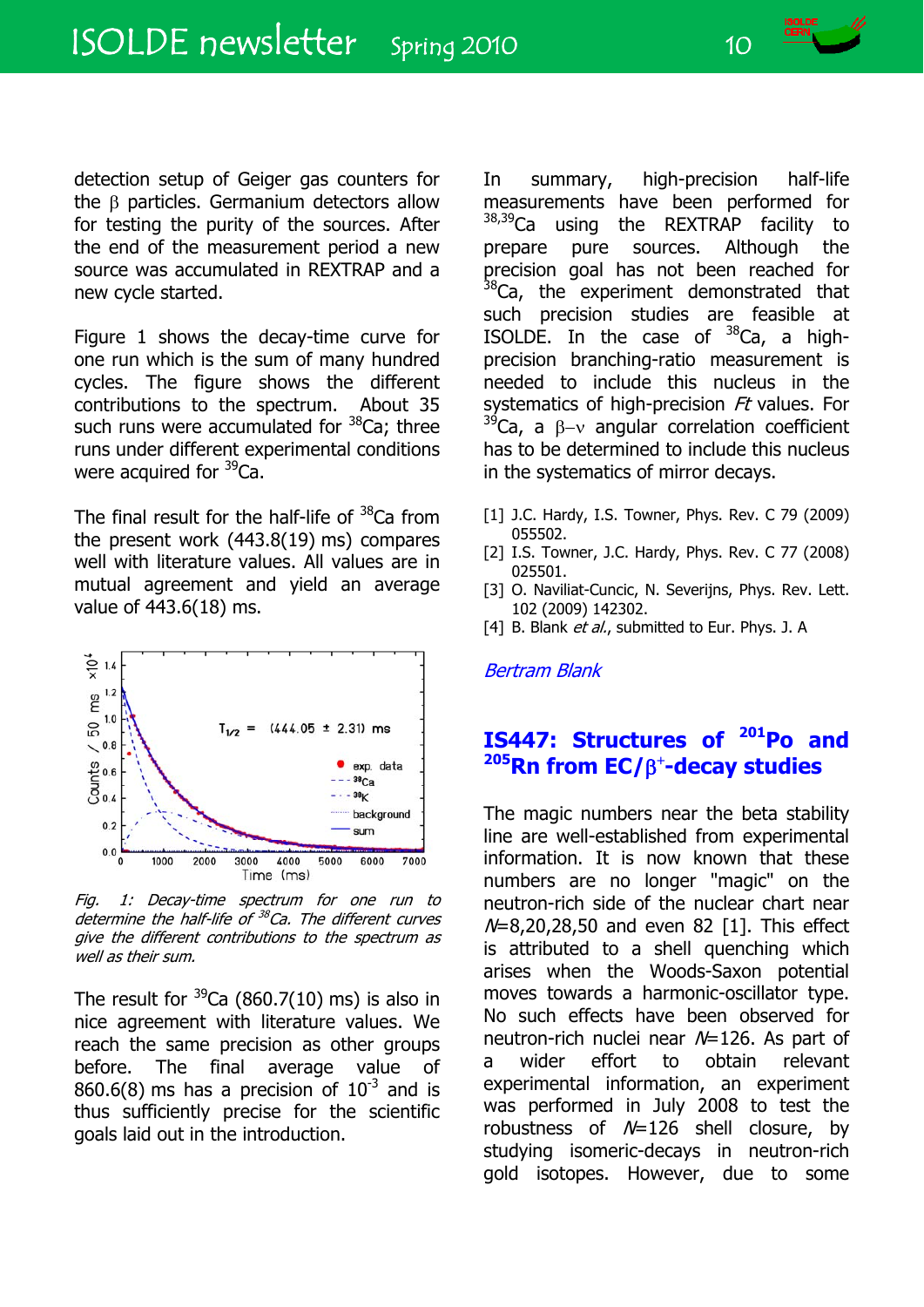experimental difficulties it was not possible to populate the gold isotopes and hence the isomeric states in them. However, some new information on single-particle structures in the  $Z > 82$  and  $N < 126$  region has been deduced which we report here.

The experiment was performed at the ISOLDE General Purpose Separator (GPS). The GPS was set to transport the  $A=205$ products, which were collected on a magnetic tape and transported to a measurement station at regular time intervals of 16.8 s. At the measurement station the source could be viewed by an electron spectrometer and two HPGe detectors. The electron detection system incorporated a MINI-ORANGE spectrometer and a 4 mm thick Si(Li) detector with an active area of 300  $\text{mm}^2$ . For the MINI-ORANGE spectrometer a set of 6 equally spaced permanent magnets was used. The distance between the MINI-ORANGE spectrometer and the detector was chosen to be 110 mm so as to maximize electron transmission efficiency in the energy range of 400-800 keV.



Fig. 1: Electron transmission efficiency curve for MINIORANGE.

The transmission efficiency curve of the MINI-ORANGE spectrometer as shown in Fig. 1 was obtained using transitions of well established internal conversion coefficients from sources of  $190,194$ Hg and  $203$ Pb delivered at different mass settings of the GPS and transitions from a  $^{207}$ Bi source. The two HPGe detectors were located at 90° and 180° with respect to the Si(Li) detector and the beam direction. They had absolute efficiency of  $\sim 0.3\%$  and energy resolution of  $\sim$ 2.0 keV at at 1.3 MeV. The data were collected using a commercially available trigger-less digital data acquisition system Pixie4. In total, five parameters (one signal from the magnetic tape movement, two from the HPGe pre-amplifiers, one from the Si(Li) pre-amplifier and one from the proton pulse) were recorded and time-stamped.



Fig. 2: Level scheme of  $^{205}$ Rn as obtained from the present work. All the transitions are labeled with their energies and relative  $\gamma$ -ray intensities in brackets. Also, all the levels are labeled with their corresponding excitation energies (on the right). "C" indicates that the  $\gamma$ -ray transition is highly contaminated (and for the 657.1 keV transition the placement is based on K-shell conversion electrons).

<sup>205</sup>Fr decays predominantly by  $\alpha$  emission. An upper limit of only 1% for the  $EC/\beta^+$ decay to 205Rn was established earlier [2]. The ground state was assigned  $I^{\pi} = 5/2^-$  for  $205$ Rn using hyperfine interactions and isotope shift techniques [3]. Many positiveparity high-spin states in <sup>205</sup>Rn were known prior to this work [4]. Apart from this, only two states at 387.0(5) and 633.7(11) keV were identified in the alpha-decay of  $^{209}$ Ra [5].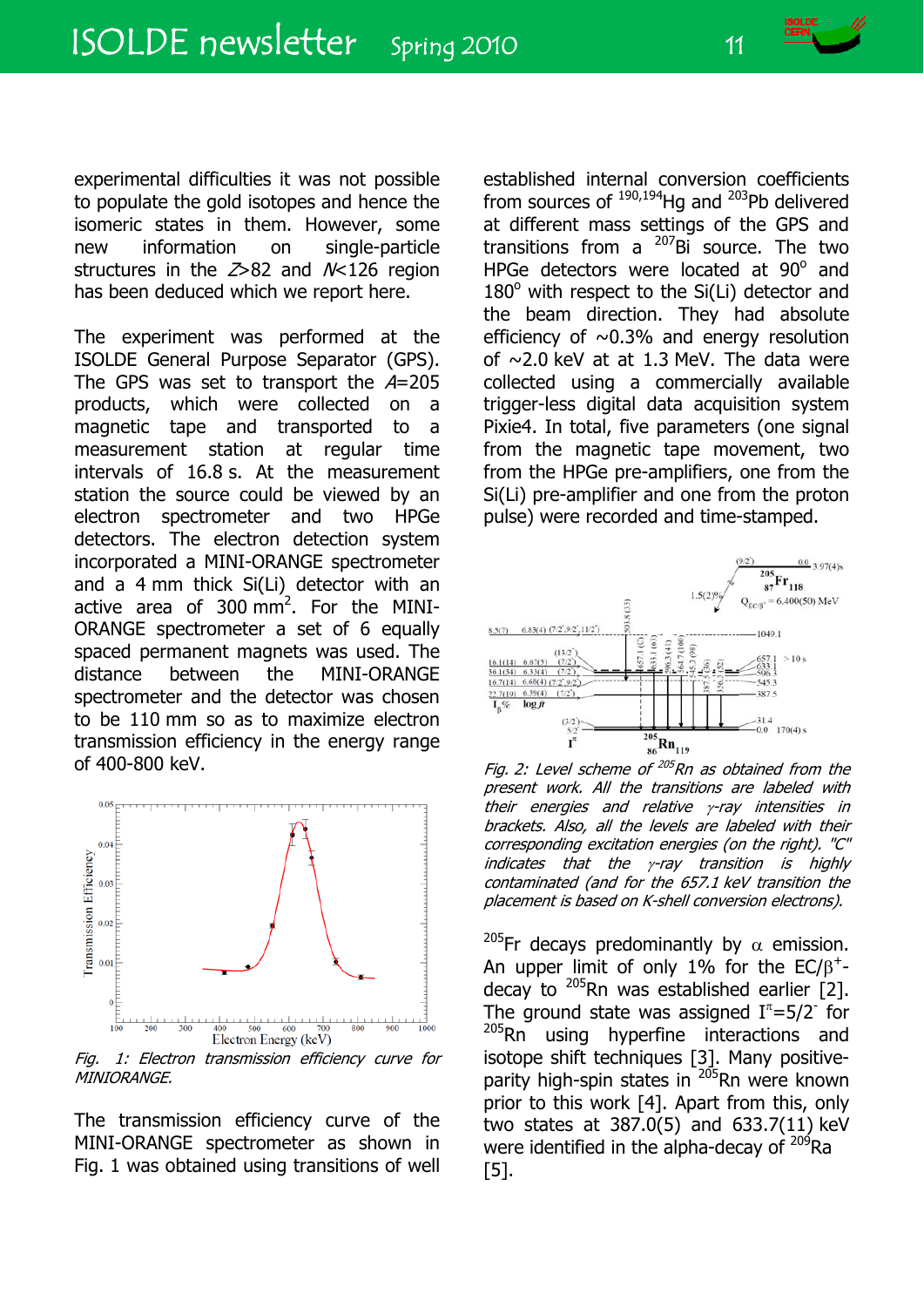

In our work, we determine the  $EC/B^+$ branching to be 1.5(2)% from the intensities of the  $\gamma$ -ray transitions in <sup>201</sup>Po and <sup>205</sup>Rn, and assuming a 29% EC/ $\beta^+$ decay branch from 201At. Further details on experimental results are discussed in Ref. [6].

No excited negative-parity states were known in 205Rn, but these are expected to occur as the result of the coupling of the odd neutron with the positive-parity core states. The shell-model orbitals accessible to the odd neutron at low energies are  $f_{5/2}$ ,  $p_{3/2}$  and  $p_{1/2}$  for negative parity and  $i_{13/2}$  for positive parity. The levels at 0, 31.4 and 657.1 keV could be understood as onequasiparticle states originating from coupling the odd  $f_{5/2}$ ,  $p_{3/2}$  and  $i_{13/2}$  neutron to the  $0^+$  ground state of the core, respectively. However, it was not possible to establish the 1/2 state. This is also not unexpected as only the states with spin values near to the parent ground state spin of  $I^{\pi} = 9/2$  would be strongly populated in the  $\beta$ -decay, due to selection rules. All the transitions to levels in <sup>205</sup>Rn have log  $\hat{\pi}$ limits very close to 7 (see Fig. 2) indicating that the levels are populated in the allowed and first forbidden beta decays.

The states around 600 keV could be understood as states originating from the coupling of the odd neutron in  $f_{5/2}$ ,  $p_{3/2}$ , and  $p_{1/2}$  orbitals to the 2<sup>+</sup> even-even core state (e.g. at 575.3 keV in  $206$ Rn). Such a coupling actually results in one 9/2<sup>−</sup> state, two 7/2<sup>−</sup> states, three each of 5/2<sup>−</sup>, 3/2<sup>−</sup>, and two 1/2<sup>−</sup> levels. However, not all of them could be observed in the present work as they are not very strongly populated in the  $\beta$ -decay of the 9/2<sup>−</sup> ground state of 205Fr. Similar considerations suggest that a large number of states should also be found near 1100 keV (from coupling to the  $4^+$  core state), 1700 keV (from coupling to the  $6^+$ and  $8^+$  core states) and so on. The two groups around 600 and 1050 keV fit the expected pattern quite well, as is evident from Fig. 2.

We have found evidence [6] for a long-lived (13/2+) isomer, but a longer tape-transport period would seem to be needed in order to confirm the assignment.

The authors would like to acknowledge the ISOLDE technical staff for their assistance during the experiment. Financial support from the UK STFC and AWE plc., the Spanish MEC FPA2007- 07393, CSPD-2007-00042 CPAN, FPA2005-03993, and FPA 2008-06419-C02-01 projects is gratefully acknowledged.

- [1] I. Dillmann  $et$  al., Phys. Rev. Lett. 91 (2003) 162503.
- [2] F.G. Kondev, Nucl. Data Sheets 101 (2004) 521.
- [3] W. Borchers, et al., Hyperfine Interact. 34 (1987) 25.
- [4] J.R. Novak et al., Phys. Rev. C 59 (1999) R2989.
- [5] F.P. Heßberger et al., Eur. Phys. J. A 16 (2003) 365.
- [6] A.Y. Deo et al., Phys. Rev. C 81 (2010) 024322.

Ajay Y. Deo

#### **IS456: The polonium saga continues**

The development of an efficient laser ionisation scheme for the polonium isotopes with the RILIS [1] has led to many new experimental programs capitalising upon the new pure beams. The first of those was a study of the polonium isotopic chain meansquare charge radii (MSCR) by means of insource laser spectroscopy. The high sensitivity of this technique, as demonstrated in the study of the lead isotopes [2,3], allows the study of very exotic isotopes at the edge of what ISOLDE can provide.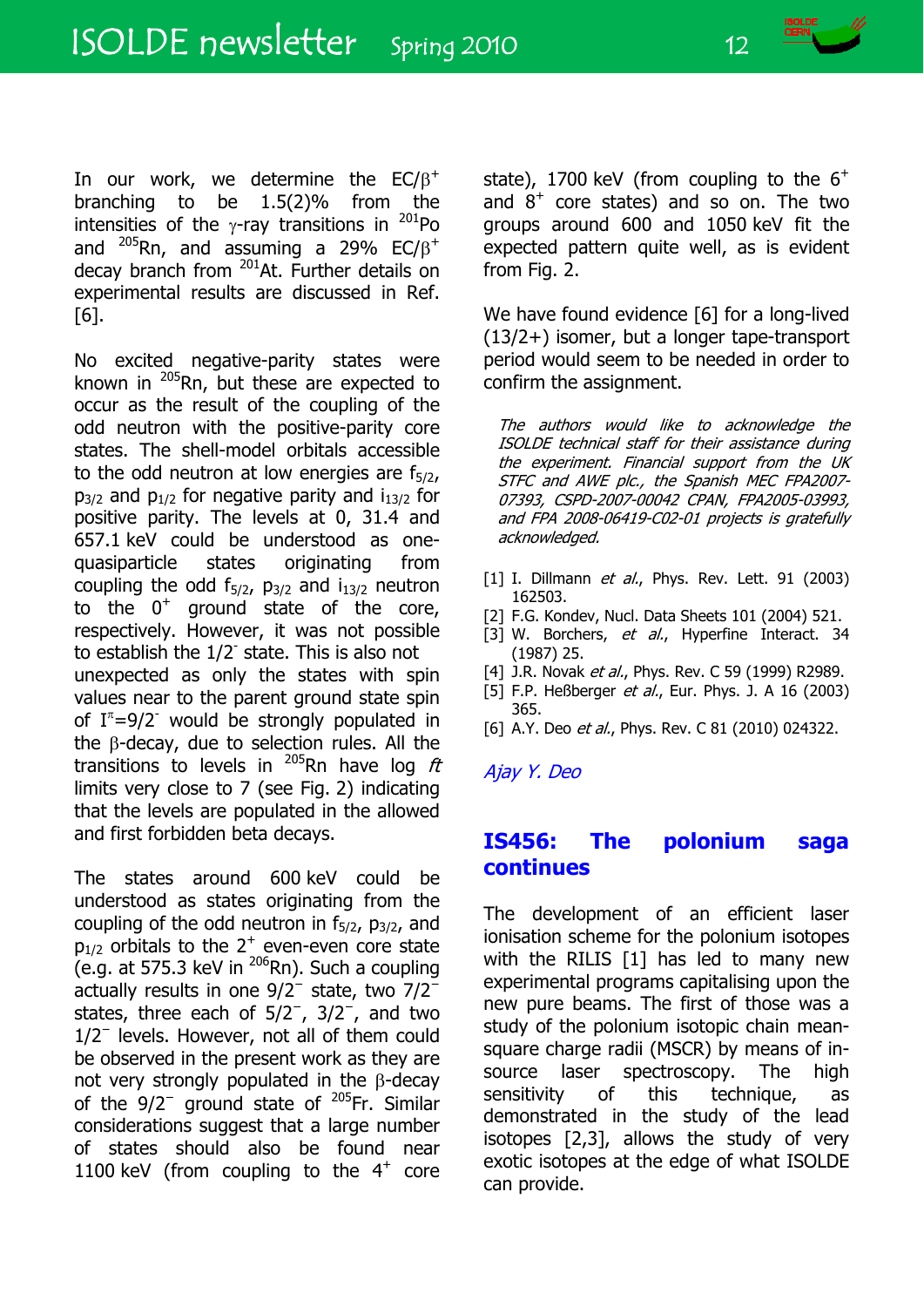In the first experimental campaign performed in 2007 [4], 10 polonium isotopes (plus 4 isomers) had been studied. The analysis revealed that a larger overlap with the previously available data was required to extract the MSCR. An extended campaign in 2009, 11 more isotopes  $(191 -$ Lampaign **and 2002/**<br>192,201,203,206-211,216,218 Po) and 3 more isomers  $(191m, 201m, 203m)$  were investigated.

The neutron-deficient isotopes <sup>191-</sup> 192,201,203<sub>Po</sub> were directly produced via the spallation of a  $UC_{x}$  target. The presence of surface-ionised francium, however, hindered the measurement of the other isotopes. Those were studied instead via delayed production by first irradiating the target (while measuring the neutrondeficient isotopes) and then stopping the proton beam request. The accumulated amount of beta-decaying  $206-211$ At, and alpha-decaying <sup>224</sup>Ra and <sup>222</sup>Rn provided a steady supply of the isotopes  $206-211,216,218$ Po, respectively, for several hours (up to 10!!) after last irradiating the target.



Fig. 1: Isotope shift in the polonium isotopic chain from  $^{191}$ Po to  $^{218}$ Po measured using the 6p<sup>3</sup>7s  $^{5}S_2$  to  $6p^3$ 7p  $5P_2$  transition at 843.38 nm by in-source laser spectroscopy. The error bars for all isotopes but <sup>191</sup>Po are smaller than the data points.

The RILIS dye lasers were pumped using the new Nd:YAG laser, which provided more power for the ionisation scheme and improved stability for in-source laser spectroscopy. This increase in laser ionisation efficiency, together with a fresh target and good running conditions resulted in the possibility to study the exotic isotopes  $191P$ o, with half-lives 22 ms and 93 ms for the low-spin and high-spin isomers, respectively, and  $^{192}$ Po, with half-life 33 ms. Those were observed with as few as 0.01 ions per second for  $191}P<sub>0</sub>$  and 0.3 ions per second for  $^{192}$ Po at the peak of the resonance.

The short-lived isotopes  $191-192,211,216$ Po<br>  $(T_{1/2}$  <1s) and  $218$ Po  $(T_{1/2}=3$ min) were  $(T_{1/2}$ <1s) and <sup>218</sup>Po  $(T_{1/2}=3$ min) were identified via their characteristic alpha decay at the Windmill Si detector measuring station, located at LA1 to minimise the background from free-drifting radon isotopes. Those had been observed in the first campaign when the Windmill was placed at GLM, much closer to the separator. The isotopes  $^{201,203}$ Po were identified via gamma rays following their beta decay at the ISOLDE tape station; finally, the longer-lived isotopes  $^{206-210}$ Po were counted in Faraday cup FC490 after the General Purpose Separator (GPS).

This comprehensive data set now spans as much of the isotopic chain as is currently available at ISOLDE, from <sup>191</sup>Po up to <sup>218</sup>Po. The isotope shifts with respect to  $^{208}$ Po are shown in Fig. 1. A clear break in the trend can be observed beginning at  $A=200$ moving towards the lighter isotopes. This shall manifest in the MSCR by a large departure from the trend of spherical nuclei, as established by the lead isotopes [2,3]. The extraction of the MSCR requires, however, a careful consideration of the atomic parameters. Knowledge of the atomic parameters is hampered by the radioactive nature of the nuclei concerned rendering them unavailable for detailed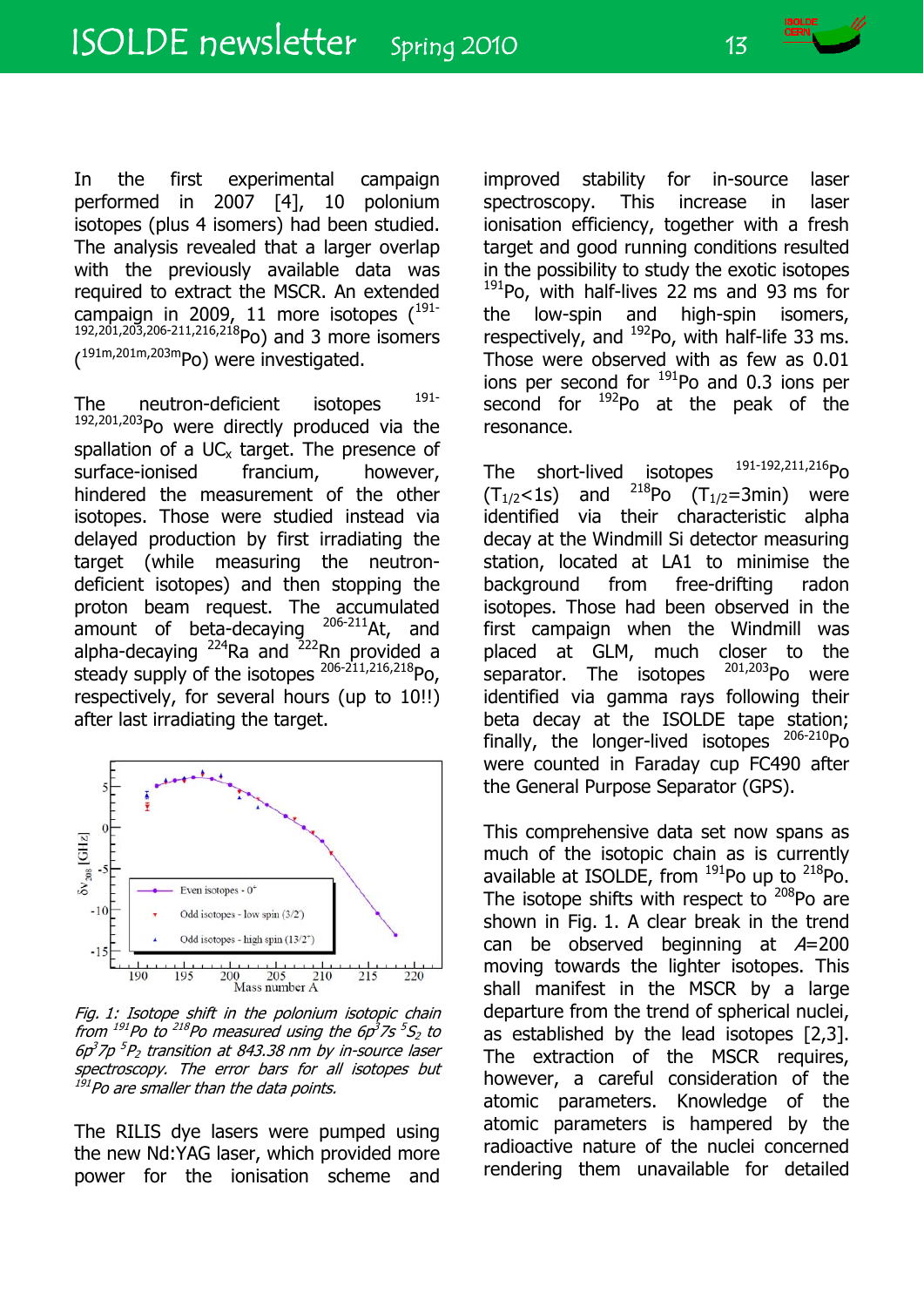

study at an off-line facility. Therefore, we must rely on large scale atomic calculations [5].

- [1] T.E. Cocolios et al., Nucl. Instr. and Meth. B 266 (2008) 4403 (EMIS2007 Proceedings).
- [2] H. De Witte  $et$  al., Phys. Rev. Lett. 98 (2007) 112502.
- [3] M. Selivertov et al., Eur. Phys. J. A 41 (2009) 315.
- [4] T.E. Cocolios, ISOLDE Newsletter (2008) 24.
- [5] S. Fritzsche, Physica Scripta T100 (2002) 37.

Thomas Cocolios

#### **IS457: Laser Spectroscopy of gallium isotopes using ISCOOL**

In 2009 the COLLAPS Collaboration completed the study of neutron-rich gallium isotopes. Laser spectroscopy was performed, now covering isotopes from  $A=67$  to  $A=82$ , using the ion beam cooler ISCOOL. Bunches of a temporal length within 6  $\mu$ s were released from the device after every 50 ms – 200 ms of accumulation. By vetoing the photon counts which were outside of the laser – ion bunch interaction time, the photon background was suppressed by 4 orders of magnitude. Figure 1 shows the (photon gated) spectra for the odd-A Ga isotopes (measured on the 417 nm J=3/2  $\rightarrow$  J=1/2 atomic line).

Although odd-A and odd-odd gallium isotopes have been measured, the analysis of the odd-A gallium isotopes has been undertaken as a priority. The measurements of the ground state nuclear spin provided by laser spectroscopy established that a spin inversion (due to monopole migration of the  $\pi$ f<sub>5/2</sub> level) occurs between <sup>79</sup>Ga and <sup>81</sup>Ga.



Fig. 1: Photon gated spectra for the odd-A Ga isotopes.

Energy levels, spins and moments have been investigated using the JUN45 and jj44b effective shell model interactions. The analysis of the magnetic dipole and electric quadrupole moments show an emptying of the  $\pi$ p<sub>3/2</sub> with increasing mass number, starting at  $N=42$  already [1]. Although the magnetic moments are similar for  $67,69,71$  Ga and  $^{75,77}$ Ga, a structural change from a positive to a negative quadrupole moment takes place at the location where the ground state was unexpectedly found in this work to be a collective spin 1/2 structure. Although the ground state of  $79$ Ga has spin 3/2, the influence of the  $\pi f_{5/2}$  is evidenced in the nuclear moments and confirmed by shell model calculations.

In 2010, the collaboration will study the neutron-deficient gallium isotopes in order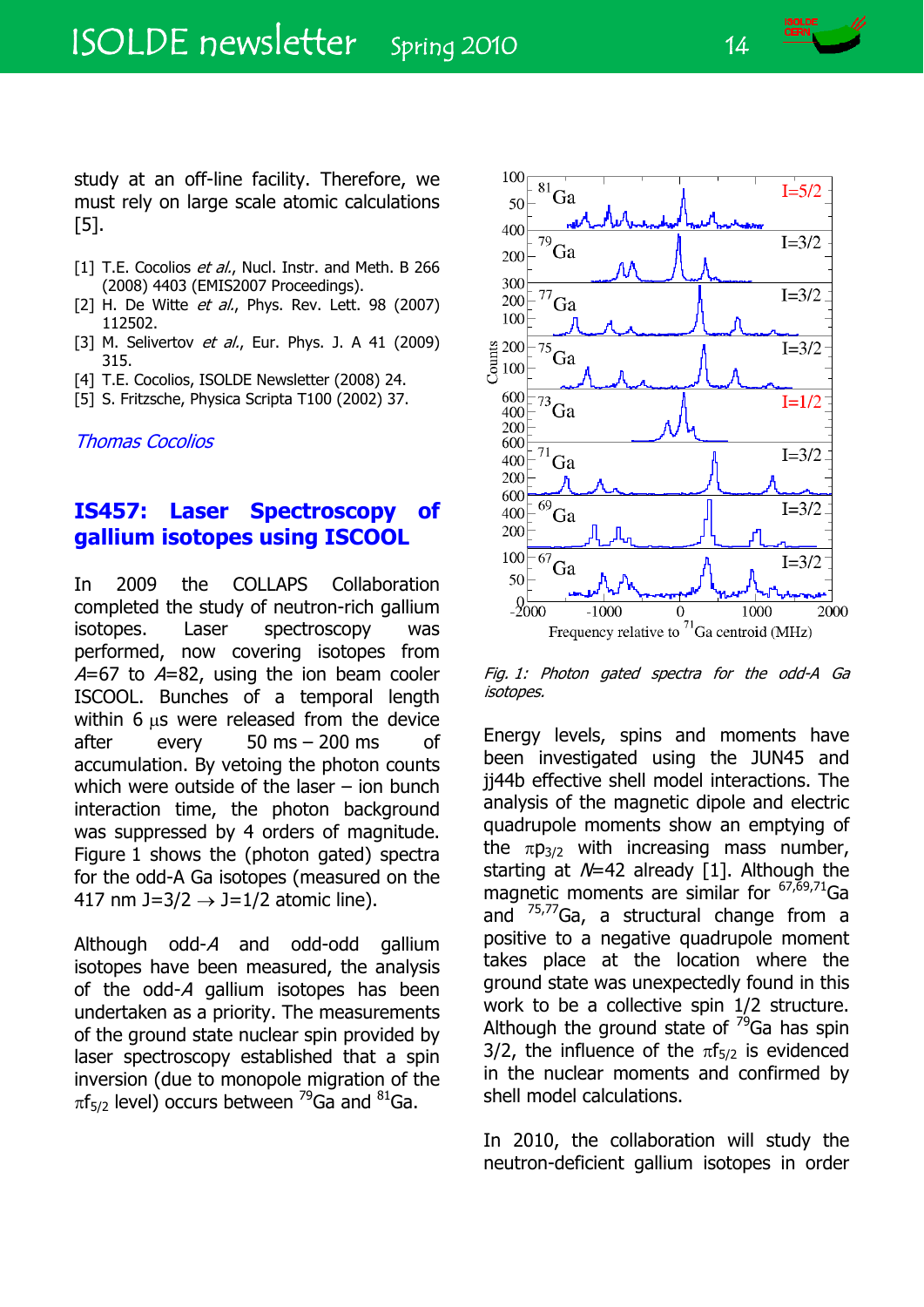

to establish (or otherwise) the existence of a proton skin around <sup>62</sup>Ga.

[1] Cheal et al., Phys. Rev. Lett., in preparation

Bradley Cheal

#### **IS467&IS468: Exotic excursion south of 68Ni – on the way to a new island of inversion?**

The island of inversion around  $Z=10-12$  and  $N=20$  is by now a well studied region of the nuclear chart, mainly thanks to the availability of intense radioactive ion beams of the isotopes of interest. A new island of inversion has recently been suggested to exist south of  $^{68}$ Ni, namely in the neutronrich Cr  $(Z=24)$  and Ti  $(Z=22)$  isotopes around  $N=40$  [1]. These isotopes are currently not available with sufficient intensity at any radioactive ion beam facility. Though, the nuclear structure of Fe isotopes  $(Z=26)$  around neutron number  $N=40$  can be investigated experimentally already. The experimental observations can serve as benchmarks for any theoretical model applicable in this region of the nuclear chart.

Unique structural information on neutron rich Fe isotopes (A=60-68) has been obtained by performing a beta decay experiment on <sup>58,60-68</sup>Mn at ISOLDE (IS467). These neutron-rich Mn beams have been available for many years thanks to the development of the selective and efficient resonance ionization laser ion source (RILIS). In 1999 a first beta decay experiment was performed on  $61-69$ Mn [2]. Half-lives for <sup>61-69</sup>Mn were determined from beta-delayed neutron emission and for <sup>64,66</sup>Mn, beta-coincident gamma-ray data was taken. The latter yielded a first

indication for onset of deformation in  $^{66}Fe$ . the first even-even nucleus south of  $^{68}$ Ni [2].



Fig. 1: Gamma spectrum observed in the beta decay of <sup>68</sup>Mn. The red/black spectrum was measured with the "old"/"new" RILIS ionization scheme. Lines indicated with a filled circle have been observed for the first time.

IS467 focused on the beta decay of 58,60-  $^{68}$ Mn, utilizing the LISOL tape station, comprising two MINIBALL triple cluster detectors and three plastic beta counters mounted close to the implantation point. This setup was established at the LISOL separator at the CRC (Louvain-la-Neuve, Belgium).

A rich harvest of high statistics and clean gamma spectra were obtained and the analysis is still very preliminary. In Fig. 1, one of the highlights is shown, namely the spectrum observed in the beta decay of <sup>68</sup>Mn. This spectrum is complementary to the recently observed levels in <sup>68</sup>Fe from one- and two-proton knockout reactions at the NSCL in-flight facility of Michigan State University. In our data, we observe two new states (see Fig. 1) and it will be possible to constrain the spin and parities of all the observed states.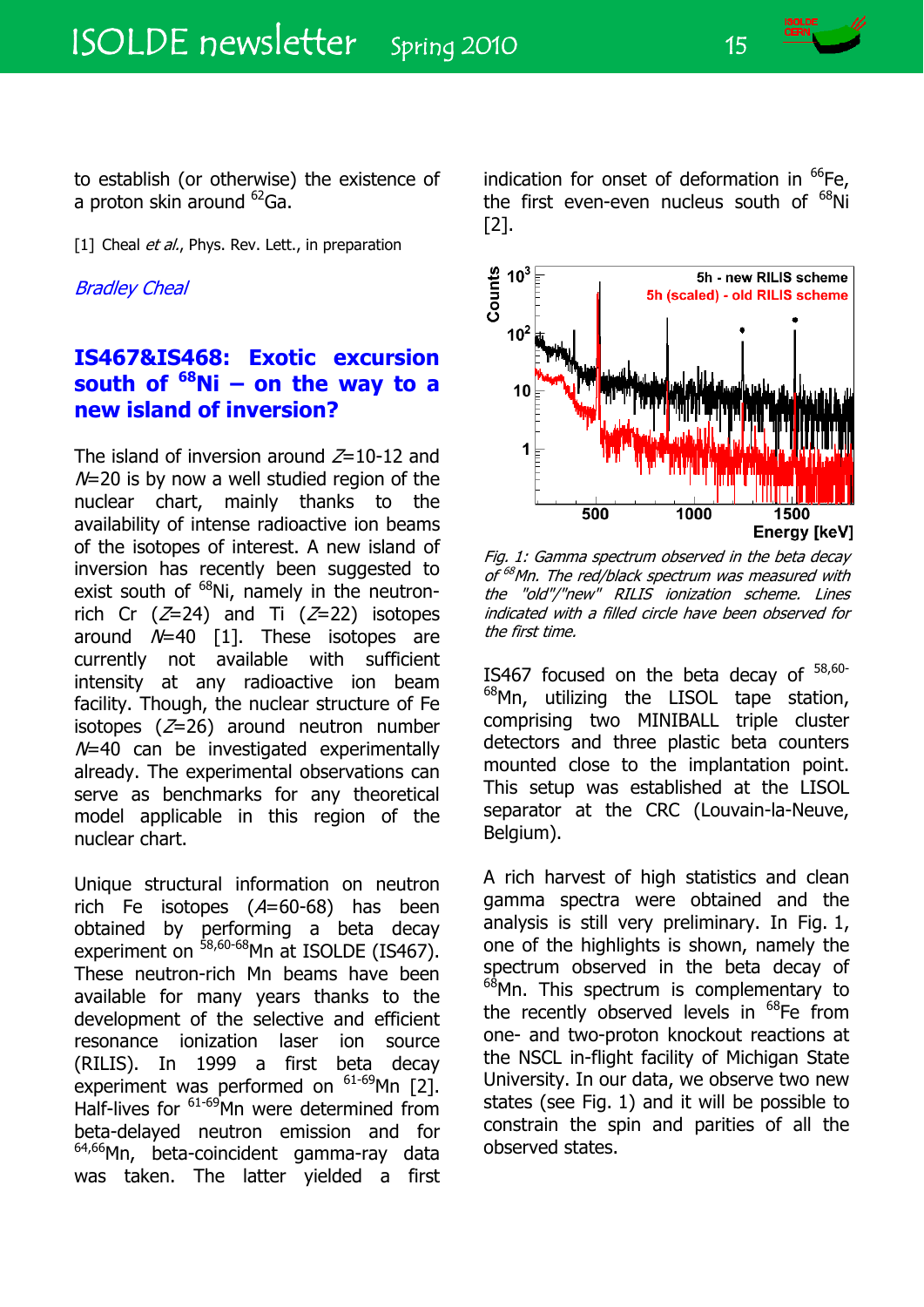Online, the RILIS ionization efficiency could be increased for Mn isotopes with A>65, resulting in a factor 10 increase of the yield. Thanks to this unanticipated development, the spectroscopy of the  $^{68}$ Fe could be performed with relatively high statistics. In Fig. 1, a comparison is made between the observed beta-decay gamma spectrum of <sup>68</sup>Mn with the "old" and the "new" ionization scheme, both scaled to a measuring time of 5 hours for comparison.



Fig. 2: Doppler corrected Coulomb excitation spectrum of the A=62 beam (Mn+Fe), measured with the MINIBALL germanium array at a beam energy of 2.86 MeVA. The 2<sup>+</sup> $\rightarrow$ 0<sup>+</sup> transition in <sup>62</sup>Fe at 877 keV is clearly visible after Doppler correction.

With the experiment IS468, we aimed at measuring the B(E2) transition probability to the first excited  $2^+$  state in  $^{62}$ Fe, this to further investigate the onset of collectivity in the neutron rich Fe isotopes. The postaccelerated Fe beam was obtained via intrap decay of  $^{62}$ Mn (T<sub>1/2</sub>=671(5) ms [2]) in the REXTRAP and EBIS combination. Again, the data is still under evaluation, but a  $B(E2)$  value for  $^{62}Fe$  will become available and is complementary to the lifetime of the  $2^+$  state measured recently in  $^{62}$ Fe at various in-flight facilities around the world. Until now, low energy Coulomb excitation on neutron rich Fe isotopes is only possible at REX-ISOLDE, utilizing the new method of in-trap decay of the unique laser ionized Mn beams. In Fig. 2, the Coulomb excitation spectrum is shown for  $A=62$ , clearly identifying the  $2^+$   $\rightarrow$  0<sup>+</sup> transition in <sup>62</sup>Fe at 877 keV (after Doppler correction) and the target de-excitation lines at 312 keV and 415 keV from  $^{109}$ Ag.

In summary, a very successful excursion south of <sup>68</sup>Ni has been made by our collaboration (IS467 and IS468) in 2009. Much of the success can be attributed to the availability of the unique and intense Mn beams at ISOLDE. These are the first steps in the direction of the anticipated island of inversion around the extremely exotic  $64$ Cr and  ${}^{62}$ Ti.

[1] P. Adrich et al., Phys. Rev. C 77 (2008) 054306.

[2] M. Hannawald  $et$   $al$ ., Phys. Rev. Lett. 82 (1999) 1391.

#### Jarno Van de Walle

#### **IS469: Single-particle states in 67Ni**

Magic numbers are considered as cornerstones for modelling the structure of the atomic nucleus. From this point of view the region around <sup>68</sup>Ni with its closed proton shell  $(Z=28)$  and closed neutron harmonicoscillator sub-shell  $(N=40)$ , is particularly interesting as neutrons start to fill the  $q_{9/2}$ unique-parity orbital. Recently, the collective features of neutron-rich Ni, Cu and Zn isotopes in the neighborhood of <sup>68</sup>Ni have been studied by means of the Coulomb excitation technique [1-3]. Despite these and other extensive studies, the specific influence of the neutron  $q_{9/2}$  orbital on the nuclear structure in this mass region has not yet been fully understood. One neutron transfer reactions are a unique tool to study and further investigate the nuclear structure in this mass region, as they probe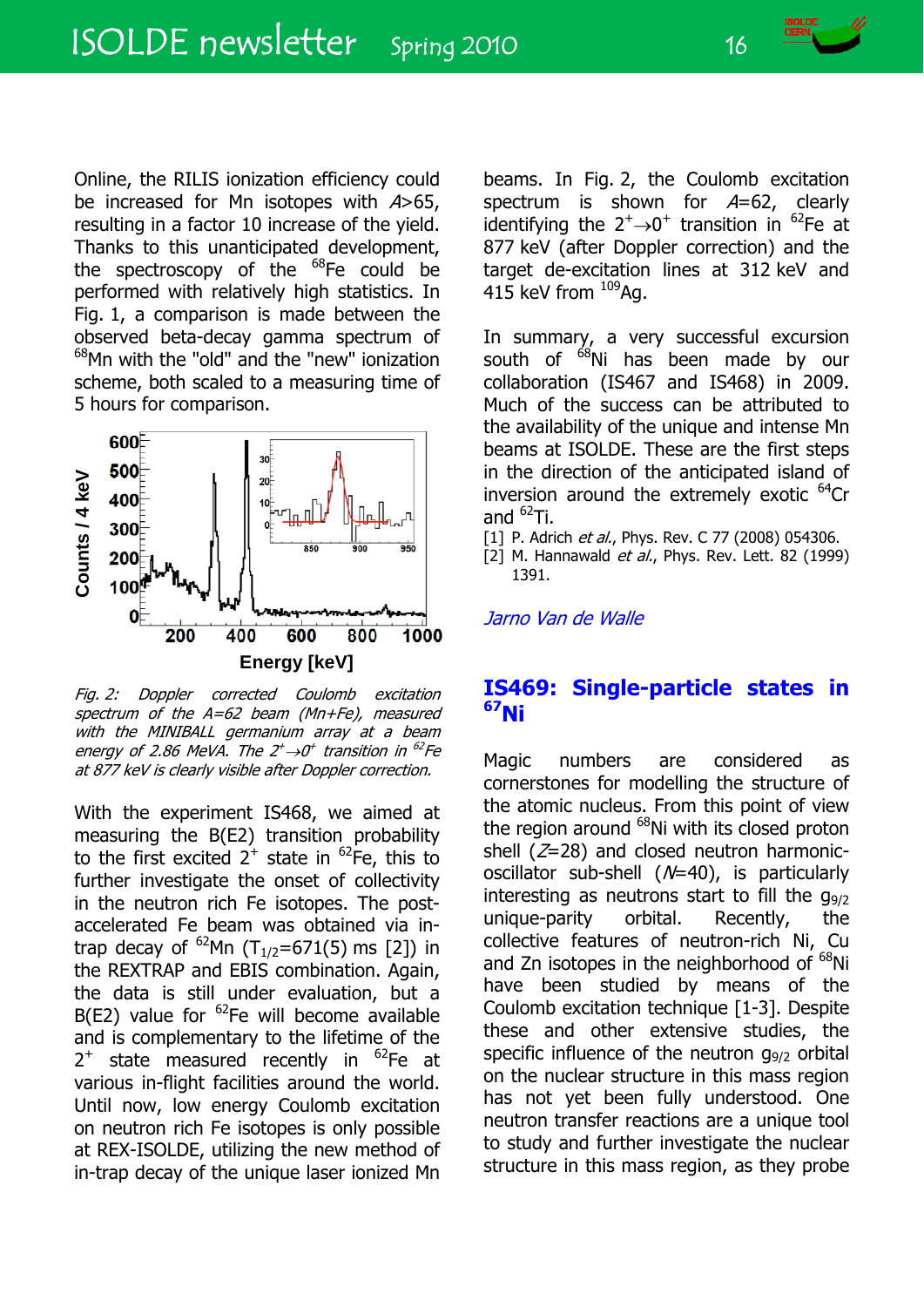the single particle character of the wave function. This technique has now been used at ISOLDE in order to investigate the structure of  ${}^{67}$ Ni – which might be described as a neutron hole coupled to  $^{68}$ Ni- by performing a  $^{66}Ni(d,p)^{67}Ni$  experiment in inverse kinematics [4].

The experiment was performed in November 2009 by directing a postaccelerated  $^{66}$ Ni beam with an energy of 3 MeV/u on a deuterated polyethylene target with a thickness of only 100  $\mu$ g/cm<sup>2</sup>. This is the heaviest beam used for transfer reaction experiments at ISOLDE so far. The protons from the (d,p) reaction were detected by the T-REX particle detection array [5] in coincidence with gamma rays emitted by the populated levels. The resulting gamma rays were registered by the MINIBALL gamma detection set-up. Thanks to the high beam intensity of  $3x10^6$ pps and the high purity of the beam – of nearly 99% – good quality data could be acquired. Some very preliminary results are shown in Fig. 1, where the excitation energy of  $^{67}$ Ni – which is deduced from the energy deficit of the detected protons  $-$  is shown together with the coincident gamma rays. The  $Q$ -value of this reaction is 3.6 MeV. From this figure it can be seen that levels with an excitation energy of up to 5.5 MeV were populated by the reaction. A slow correlation technique, whereby gamma rays detected in the beam dump detector were correlated with the detected protons in T-REX over a period of about 60 μs, was successfully used to establish direct populating and feeding via gamma decay of the  $q_{9/2}$  13.3 μs isomer in <sup>67</sup>Ni.



Fig. 1: An (on-line) produced spectrum of the excitation energy of <sup>67</sup>Ni versus coincident Dopplercorrected gamma-ray energy. The line shows the position of excited states in <sup>67</sup>Ni that decay directly to the ground state via a single transition.

In a more advanced phase of the analysis, the extracted angular distributions of the protons will be compared to DWBA calculations in order to determine the angular momentum transfer. In this way the spin and parity assignments of the newly observed levels will be feasible. Furthermore, the deduced relative spectroscopic factors will be compared to those from different theoretical predictions [6,7], in order to improve our understanding on the nuclear structure and the role of the  $q_{9/2}$  orbital in this mass region.

- [1] I. Stefanescu et al., Phys. Rev. Lett. 100 (2008) 112502.
- [2] J. Van De Walle et al., Phys. Rev. Lett. 99 (2007) 142501.
- [3] N. Bree et al., Phys. Rev. C 78 (2008) 047301.
- [4] N. Patronis  $et$  al., CERN-INTC 2008-007 and INTC-P-238 (2008).
- [5] V. Bildstein et al., Prog. Part. Nucl. Phys. 59 (2007) 386.
- [6] A.M. Oros-Peusquens and P.F. Mantica, Nucl. Phys. A 669 (2000) 81.
- [7] N.A. Smirnova et al., Phys. Rev. C 69 (2004) 044306.

Jan Diriken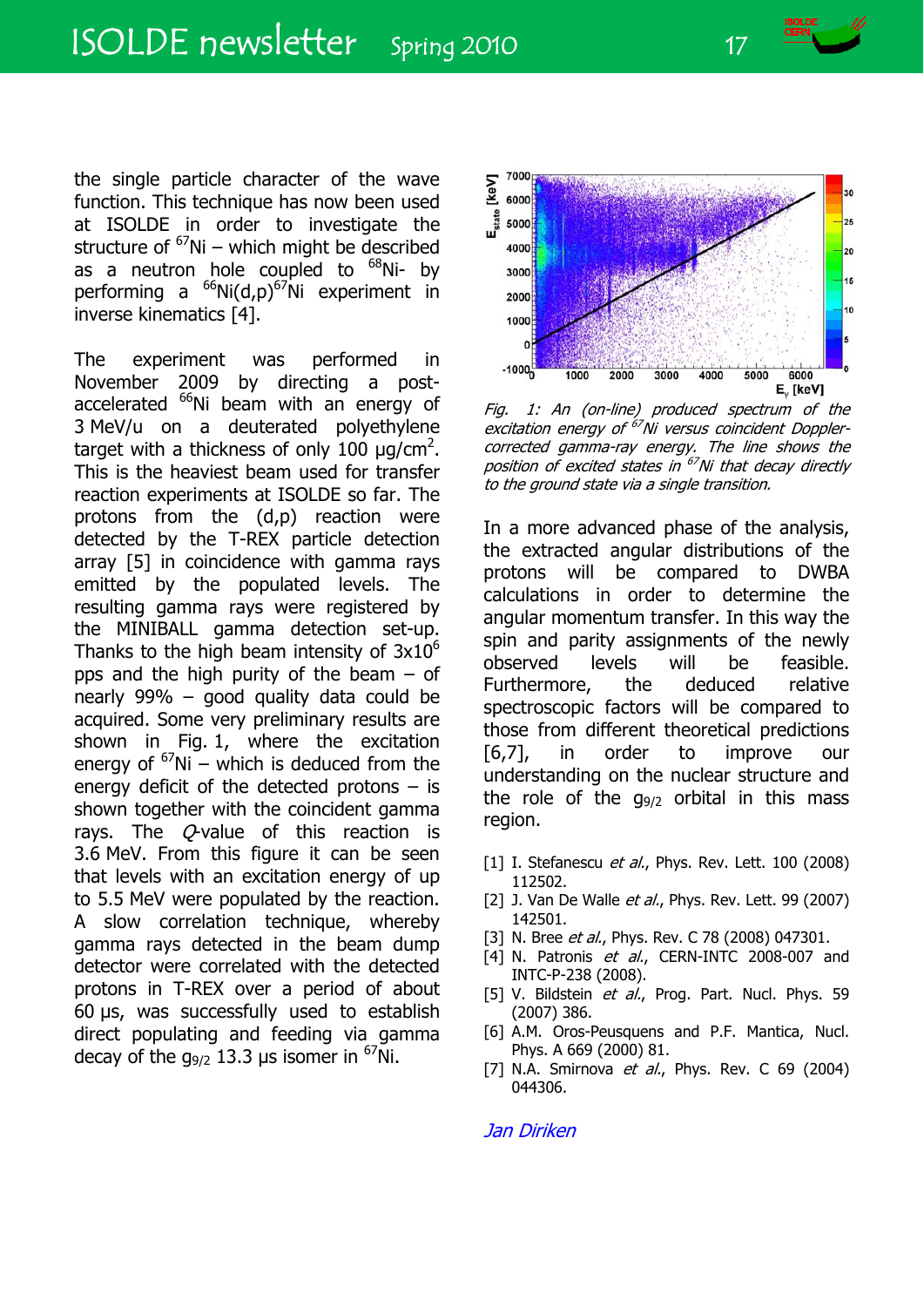

#### **IS479: Shape transition in the neutron-deficient Po isotopes**

The coexistence of shapes observed at lowexcitation energy in the vicinity of neutrondeficient  $Z=82$  nuclei close to the neutron midshell region around  $N=104$  results from three main effects [1-3]: the promotion of proton pairs across the  $Z=82$  gap which requires about 7 MeV, a strong gain in binding energy arising from the increased pairing energy (because of extra valence proton particle and hole pairs) and the increase in proton-neutron interaction. The latter is determined by the number of active neutrons which maximizes around  $N=104$ mid shell between  $N=82$  and  $N=126$ . In the Z=82 region, protons and neutrons act coherently to produce low-lying oblate and prolate shapes that might coexist with a spherical configuration [4]. The shape coexistence phenomenon is well-established in the neutron-deficient polonium isotopes [5-6] and the strong perturbation of the energy-level systematics in the very light polonium isotopes has been interpreted as arising from the mixing between the different structures [6-9].

While the onset of the collectivity in the light polonium isotopes is reasonably well established experimentally, questions remain concerning the sign of deformation and the magnitude of the mixing between different configurations. Furthermore, controversy is present with respect to the transition from the vibrational-like character of the heavier polonium isotopes to a structure driven by shape coexistence as observed in the lighter polonium isotopes. From level systematics it appears that  $200P$ o lies at the borderline between these two regimes.



Fig. 1: Part of the gamma-ray spectrum from the Coulomb excitation of 570 MeV  $^{200}$ Po ions on a 2.0 mg/cm<sup>2 104</sup>Pd target, recorded in the MINIBALL gamma spectrometer in coincidence with charged particles detected in a Si annular detector. The Doppler correction has been performed for the projectile excitation and the random coincidences were subtracted.

To date, the experimental  $B(E2; 2^+ \rightarrow 0^+$ ) value has been extracted only for  $^{194,196}$ Po from lifetime measurements, using the recoil-decay tagging technique [10-11]. This experiment has confirmed the high collectivity of the intruder states in this region. With the IS479 proposal, we put forward a study of shape coexistence in the<br>even-mass peutron-deficient  $^{198,200,202}$ Po even-mass neutron-deficient isotopes, where the intruder structures lie higher in energy, by using post-accelerated beams from REX-ISOLDE followed by "safe"-energy Coulomb excitation.

In September 2009, the Coulomb excitation of <sup>200</sup>Po has been realised. The isotope of interest was produced with the 1.4 GeV CERN-PSB proton beam  $(\sim 0.9\mu A)$  impinging on a  $UC_x$  target. After diffusion out of the target material, the atoms entered the hot cavity where they were resonantly ionized with a 3-step laser ionization scheme. Unwanted surface ionized isobaric <sup>200</sup>Tl contaminants from the RILIS hot cavity were also produced. The ions were then extracted, accelerated up to 60 keV and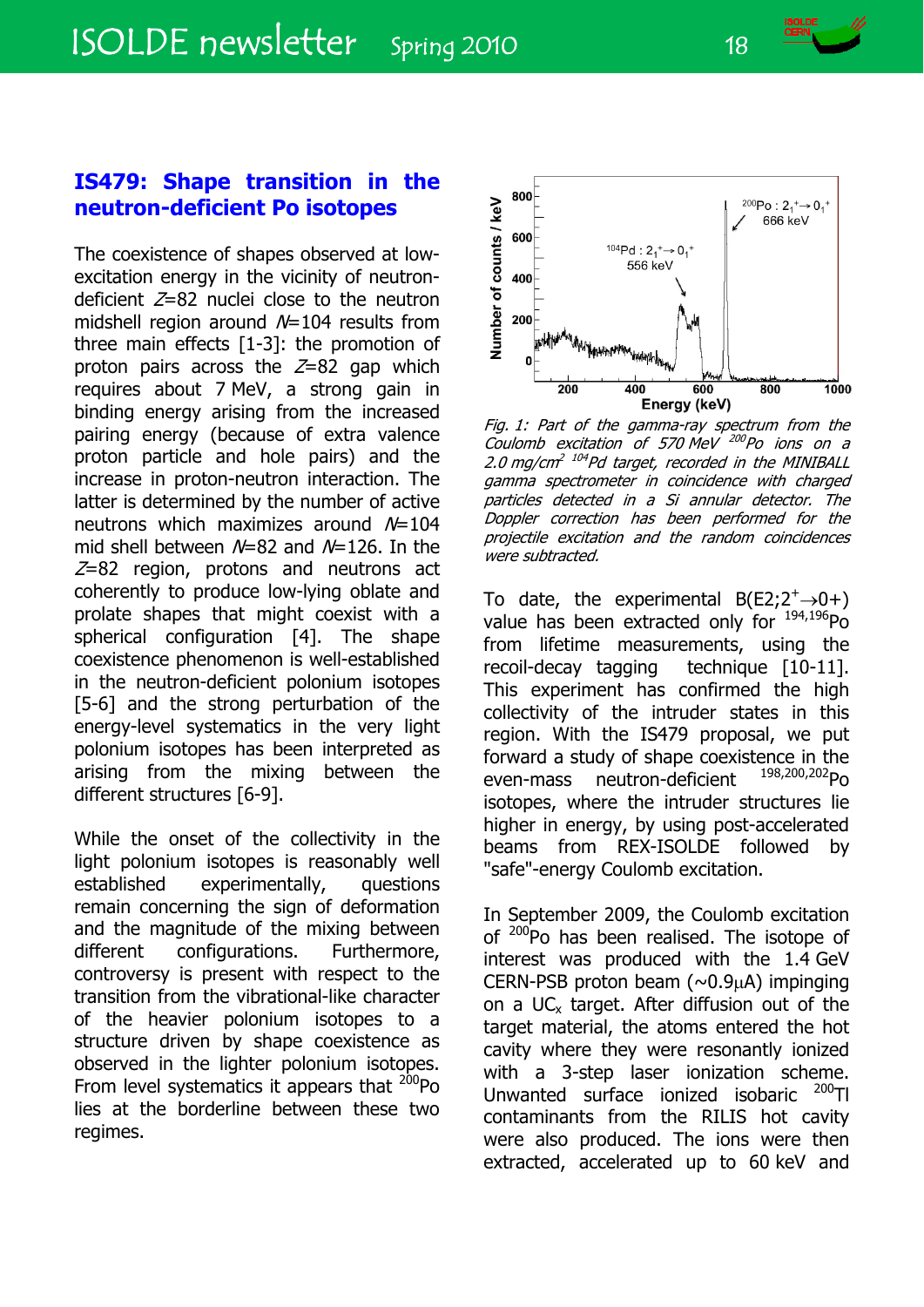separated according to their mass over charge ratio, before being bunched, bred and post-accelerated up to 2.85 MeV/u with REX-ISOLDE. The obtained  $200P_0$ <sup>48+</sup> beam had a purity of 98.8(9)%. The average beam intensity delivered to a 2.0 mg/cm<sup>2</sup>  $104Pd$  target, located at the centre of the MINIBALL detection array, was of about  $10^6$ pps. A preliminary analysis of the data, taken during 56 hours, was performed. The figure shows the background-subtracted and Doppler shift corrected  $\gamma$  spectrum measured in coincidence with charge particles detected in a double-sided Si strip detector. The known  $\gamma$ -lines at 666 keV and 556 keV can be seen and result from deexcitation transitions of  $^{200}$ Po and  $^{104}$ Pd, respectively. The analysis is in progress to deduce the transition and diagonal matrix elements from the differential Coulomb cross section.

and will serve as important bench marks to test the model and interactions used. The reduced transition matrix elements, combined with the spectroscopy of  $198P$ o and  $^{202}$ Po using the same technique, will be compared to beyond mean field calculations

- [1] J.L. Wood et al., Phys. Rep. 215 (1992) 101.
- [2] K. Heyde *et al.*, Nucl. Phys. A 466 (1987) 189.
- [3] K. Heyde et al., Phys. Rev. C 49 (1994) 559.
- [4] A.N. Andreyev et al., Nature 405 (2000) 430.
- [5] J. Julin et al., J. Phys. G 27 (2001) R109.
- [6] N.A. Smirnova *et al.*, Phys. Lett. B 569 (2003) 151.
- [7] A.M. Oros et al., Nucl. Phys. A 645 (1999) 107.
- [8] K. Van de Vel, PhD. thesis University of Leuven, published 2003.
- [9] N. Bijnens *et al.*, Phys. Rev. Lett. 75 (1995) 4571.
- [10] T. Grahn et al., Phys. Rev. Lett. 97 (2006) 062501.
- [11] T. Grahn *et al.*, Phys. Rev. C 80 (2009) 014323.
- B. Bastin, N. Kesteloot, N. Bree et al.

#### **IS486: Crystal field investigations of rare earth doped wide band gap semiconductors**

Nuclear solid state physics studies of rare earth isotopes in semiconductors have a long tradition at ISOLDE, contributing significantly to an understanding of properties of and defects around rare earths in these hosts. This once started with silicon and later on semiconductors with wider band gaps were used, reaching values for the band gap of about 6 eV nowadays in the case of AlN and BN. IS486 has the aim to contribute to the knowledge of the behaviour of rare earths in wide band gap semiconductors by studying the crystal field at hyperfine levels using time differential perturbed  $\gamma-\gamma$  angular correlation (TDPAC), complementing and independently confirming optical crystal field studies that are more frequently used [2].



Fig. 1: Schematics of the digital PAC setup [1].

In order to tackle the challenging task of rare earth TDPAC with various rare earth isotopes, a high performance digital PAC spectrometer was developed [1]. Its basic configuration is shown in Fig. 1. The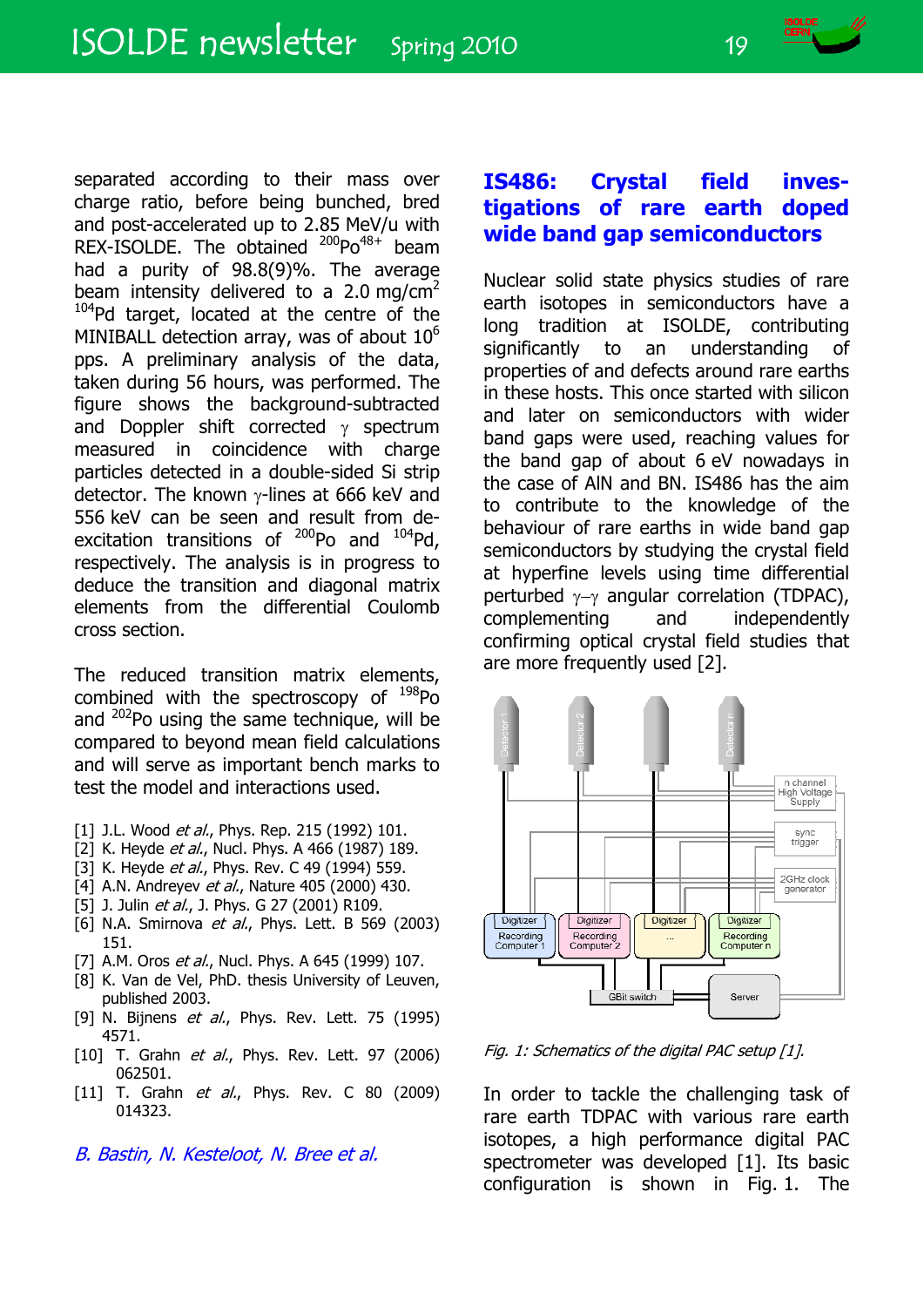detector (PMT + scintillate) signals are directly fed into Agilent Acqiris U1071A digitizer cards, each one hosted in a separate recording computer (quad core Xeon X5420 machine with 2.5 GHz and 4 GB RAM). These digitizers feature a maximum sampling rate of 2 billion samples per second (2 GS/s) at a resolution of max. 8 bits and a configurable input full-scale amplitude of 50 mV to 5 V. The total dead time is only 350 ns per event. A 2 GHz sine clock generator is simultaneously connected to all four digitizers to achieve reliable synchronicity and avoid jitter.



Fig. 2: Photo of the high performance digital PAC setup used for IS486 and a typical spectrum [1].

The computers are connected to a server containing a hardware RAID 5 array with eight 1 TB hard disk drives by means of a switched gigabit Ethernet network. Signal processing is completely done using software described in more detail in Ref. [2]. The setup is capable of processing more than 200.000 events/s and detector. Its main advantage is the fact that no  $\gamma$ -ray energy pre-selection has to be made while recording, which allows for easy off-line PAC evaluation of nuclei with even complex decays. A picture of the real setup is shown in Fig. 2.

Besides TDPAC spectroscopy IS486 does also aim at optical spectroscopy of the radioactive rare earth element promethium, whose optical properties in semiconductors were studied for the first time ever with the help of ISOLDE [1]. Fig. 3 shows a typical high resolution Stark level spectrum of radiative intra-4f electron transitions of  $Pm^{3+}$  implanted into AIN. In this particular case the isotope <sup>147</sup>Pm was implanted. Such investigations represent important contributions to the knowledge of the  $Pm^{3+}$ 4f-electron level scheme, for which optical studies are scarce. IS486 studies the radiative intra-4f electron transitions of  $Pm<sup>3+</sup>$  implanted into several popular semiconductors.



Fig. 3: Cathodoluminescence spectrum of the  ${}^5F_1 \rightarrow$  ${}^5I_4$  intra-4f electron transition of Pm<sup>3+</sup> in w-AlN, recorded at 12 K [2].

- [1] M. Nagl et al., submitted to Rev. Sci. Instr. (January 2010).
- [2] U. Vetter et al., Phys. Rev. B 74 (2006) 205201.

Ulrich Vetter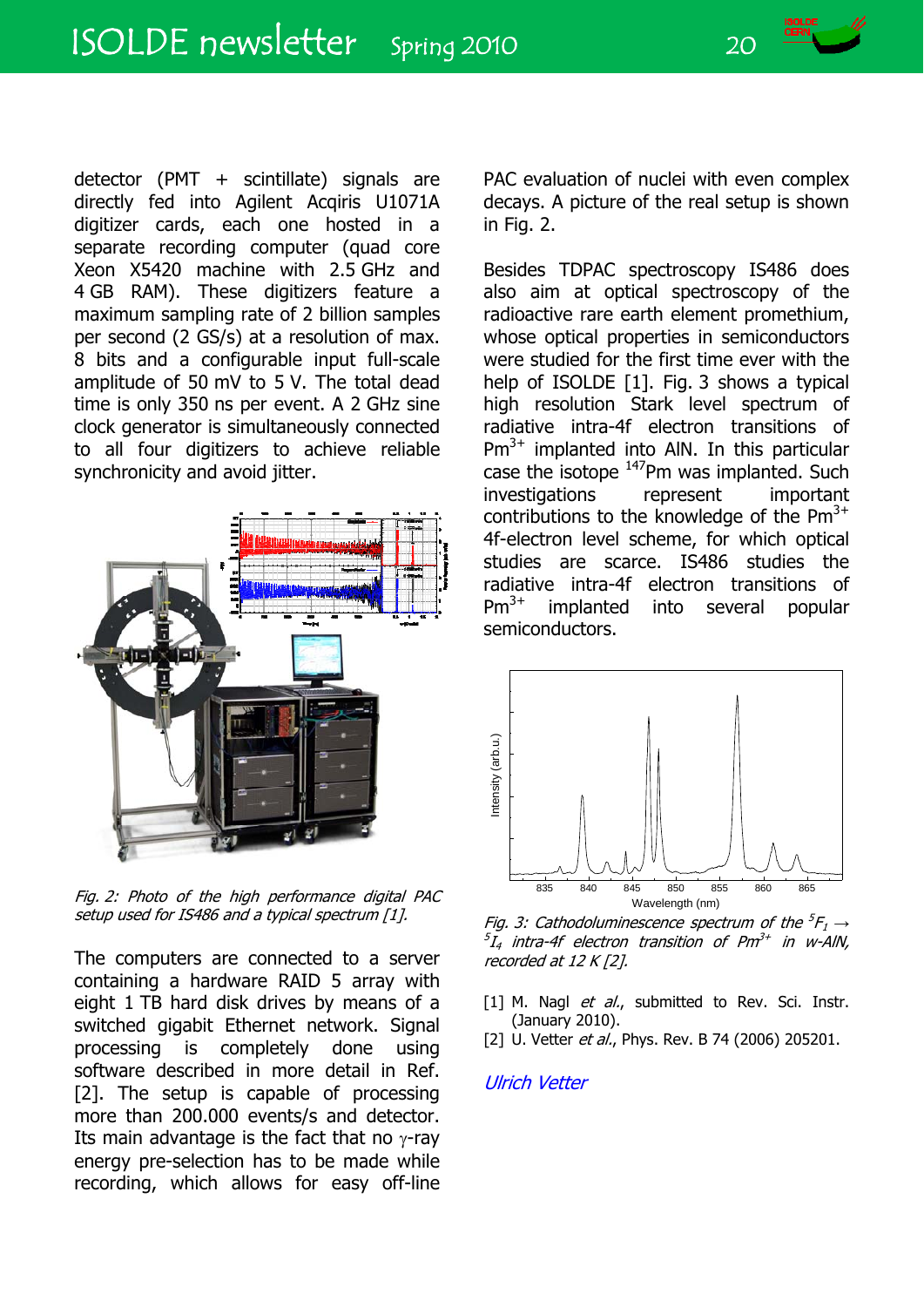

#### **IS488: Ag(I), Pb(II) and Hg(II) binding to biomolecules studied by Perturbed Angular Correlation of γ-rays (PAC) spectroscopy: Function and toxicity of metal ions in biological systems**

Our first contact with the ISOLDE was in 2006 where we carried out pilot experiments on proteins with the use of 199mHg ion beam. A year later we submitted our first proposal: "IS448: Pb(II) and Hg(II) binding to de novo designed proteins studied by  $204mPb-$  and  $199mHg-$  Perturbed Angular Correlation of γ-rays (PAC) spectroscopy: Clues to heavy metal toxicity". In that project we conducted mainly experiments on small model complexes and de novo designed proteins which were synthesized from scratch by group of Prof. Vincent Pecoraro at the University of Michigan, USA. These proteins are much simpler than the natural proteins they mimic and at the same time they are more complex than small inorganic model complexes, and their composition can be controlled. Therefore, they are excellent model systems for studying both structural and functional properties of proteins. In 2009 we submitted a new IS488 proposal which is basically a continuation of the previous one and, moreover, includes new systems, such as metallothioneins, DNA, RNA and plants.

It is well known that metal ions play significant role in most biological systems because they are involved in many essential processes in cell metabolism, such as transport, catalysis, and regulation. Roughly speaking, one third of all known proteins contain metal ions which are essential for their structure, proper function and interaction. The naturally occurring metal ions can, however, be substituted by other, purely toxic, metal ions resulting in dysfunction of the biomolecules within leaving systems. The major aim of both projects is and was to understand the fundamental chemistry of heavy metalbiomolecule interactions and thus the mechanisms underlying heavy metal toxicity at the molecular level. In addition there may be biotechnological applications of biomolecule-metal ion complexes, for example nanowires, which are being explored in collaboration with Roland Sigel's group at the University of Zürich.



Fia. 1: <sup>199m</sup>Hq PAC signal from the Hg(II)-HAH1 protein complex at different pH values. A structural change at the Hg(II) binding site is observed, see the text for details.

Among the systems investigated so far (mainly in 2009) the following two examples have been selected for this newsletter:

#### (1) Copper transport protein in the cell (HAH1):

As can be seen on the Fig. 1 at pH 7.5 a relatively clear signal is observed. This signal agrees well with a linear coordination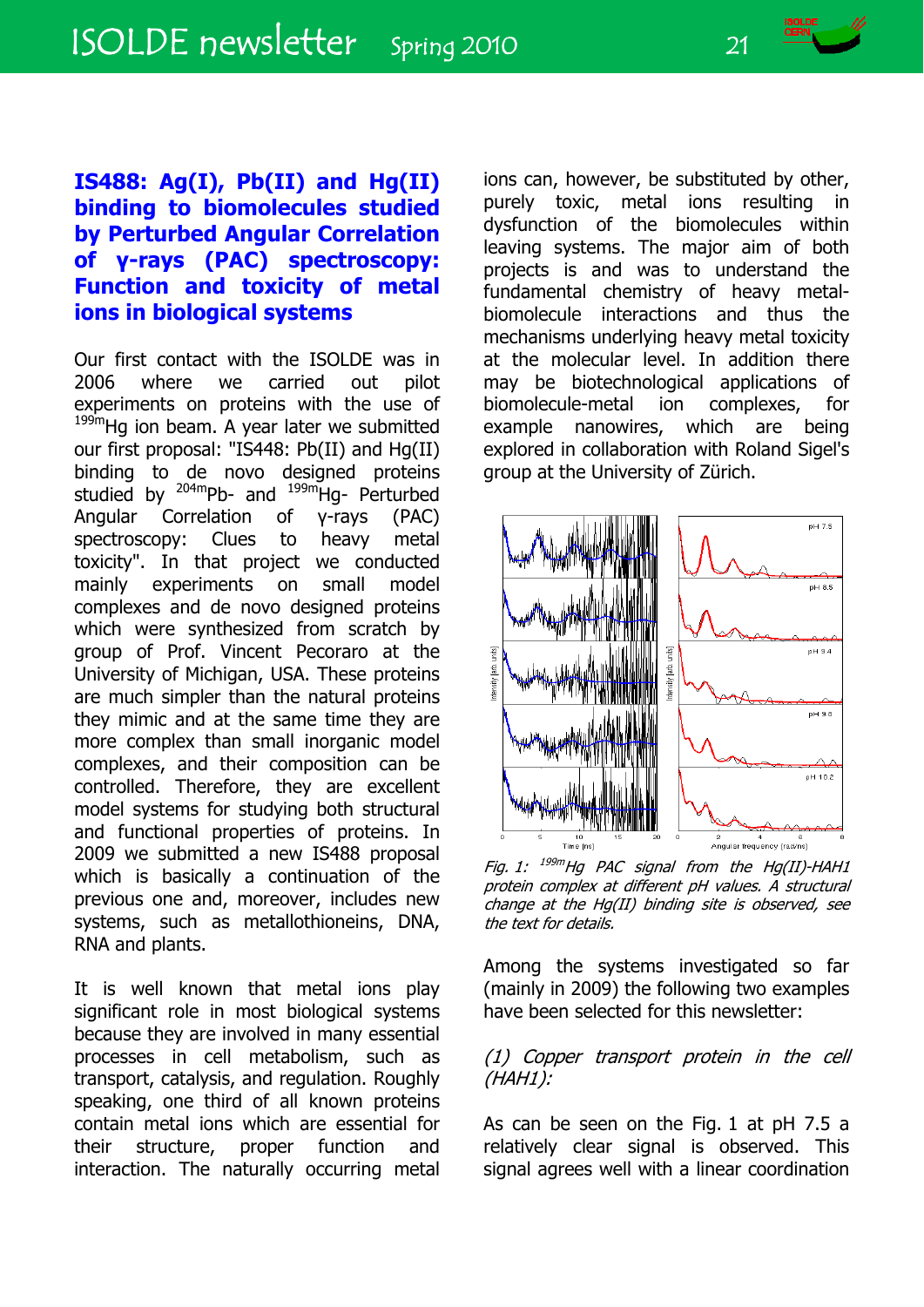geometry [HgS2], as compared to PAC data for model systems with known structure. When pH is raised to 8.5 the major peak still occupies the same position but its amplitude drops by 1/3 of its initial value. At the same time a new peak appears at lower frequency, accounting for the loss of signal in the major peak. This lower frequency and the relatively large η indicates most likely a highly distorted four-coordination geometry, reflecting coordination of additional 2 thiolates from another HAH1 protein  $-$  a structure expected to occur during metal ion transfer between two HAH1 proteins. A further increase in pH displays the presence of two signals, however, the amplitude of the high  $\omega_{\text{O}}$  NQI systematically drops, whereas, the amplitude of the low  $\omega_{\Omega}$  NQI systematically increases. These results are in good agreement with  $^{199}$ Hg-NMR experiments which show the presence of only one complex at pH 7.5 and two complexes at pH 8.5. These data, which are partly repetition of experiments conducted in 2007, support the concept of a unique copper coordination environment in HAH1 that permits transfer of the metal ion from one protein to another [1].

#### (2) In vivo experiments:

<sup>199m</sup>Hg-PAC experiments in 2008 and 2009 carried out on plants were, to the best of our knowledge, the very first in vivo experiments ever done at ISOLDE. In these experiments we let the whole barley plants soak  $199m$ Hg contaminated water and then we placed them in the PAC instrument. The recorded spectra most likely indicate Hg(II) bound in a linear [HgS2] structure, possibly in metallothionein [2].

In order to obtain a more complete picture of the role of metal ions in biological systems, in addition to PAC spectroscopy we and our collaborators apply other experimental techniques, such as NMR, EXAFS, UV-Vis or CD. Recently we have submitted another project at ISOLDE were we wish to try to apply a novel technique in biological systems: beta-NMR. This technique has already been successfully applied in solid state physics [3,4] and it holds great promise for successful applications in biology as well.

- [1] Wernimont et al., Nat. Struc. Biol. 7 (2000) 766.
- [2] U. Heinz et al., Chem. Eur. J. 15 (2009) 7350.
- [3] K.H. Chow et al., 340-342 (2003) 1151.
- [4] T.A. Keeler et al., Phys. Rev. B (2008) 144429.

Monika Stachura, Lars Hemmingsen

#### **IS413&IS490: Quantum phase transitions and sub-shell closures studied with ISOLTRAP**

In 2009 the Penning trap mass spectrometer ISOLTRAP [1] was used to study very neutron rich medium-mass nuclei. Among these were  $64-66$ Mn and  $96 \frac{97}{2}$ Kr, where only the masses of  $\frac{64-65}{2}$ Mn were measured before. For the ionization of Mn the RILIS setup was used, which employed the new solid-state pumping lasers. The yield of Kr, on the other hand, was enhanced by the use of the new versatile arc discharge ion source, VADIS [2].

All masses except  $97$ Kr were determined in the ISOLTRAP precision trap using the conventional time-of-flight ion cyclotron resonance detection technique. In all cases the full measuring cycle was much lower than usual, due to the very short-half life of the investigated nuclides, making  $^{66}$ Mn – with 64.4 ms half-life  $-$  the shortest lived nuclide studied at this setup. Nevertheless, even with this shortened cycle, it was still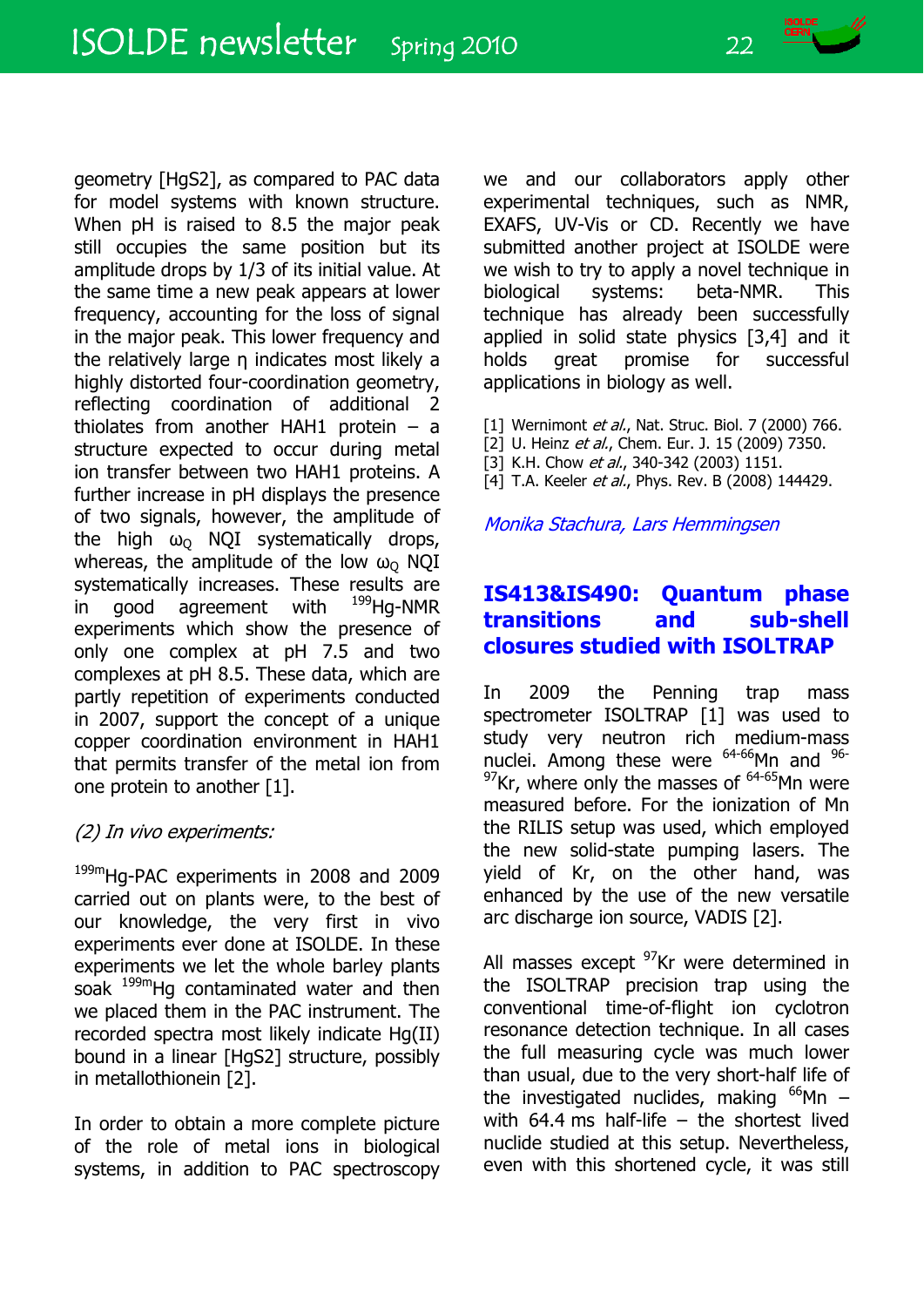

The interest in <sup>64-66</sup>Mn, with 39-41 neutrons, is related to the question of the strength of  $N=40$  shell gap, following experimental evidence suggesting that  $68$ Ni is doubly magic. Using atomic masses, the presence of a shell gap should be visible as a sudden drop in two-neutron separation energies  $(S<sub>2n</sub>)$  for neighbouring isotopes. The collected data is presently being analysed [3].

Neutron-rich Kr isotopes lie directly below  $Z=40$  and  $N=60$  region, in which a sudden change from spherical to highly deformed shapes is present. This is an example of a quantum phase transition in nuclei, which is very well visible as an upward kink in the linear decrease of the  $S_{2n}$  within one isotopic chain. Earlier laser-spectroscopy results from COLLAPS [4] show no sudden decrease in charge radius of  $96$ Kr, which seems to contradict the recent identification of the excited state with a very low energy of 241 keV [5]. The behaviour of  $S_{2n}$  values for 96-97Kr will help to shed light on the structure of these nuclides [6] and to define the borders of the phase transition region.

- [1] M. Mukherjee et al., Eur. Phys. J. A 35 (2008) 1.
- [2] L. Penescu et al., Nucl. Instr. and Meth. B 266 (2008) 4415.
- [3] S. Naimi  $et al.,$  to be published.
- [4] M. Keim et al., Nucl. Phys. A 586 (1995) 219.
- [5] N. Marginean  $et$  al., Phys. Rev. C 80 (2009) 021301(R).
- [6] S. Naimi et al., submitted to Phys. Rev. Lett. (2010).

Magdalena Kowalska

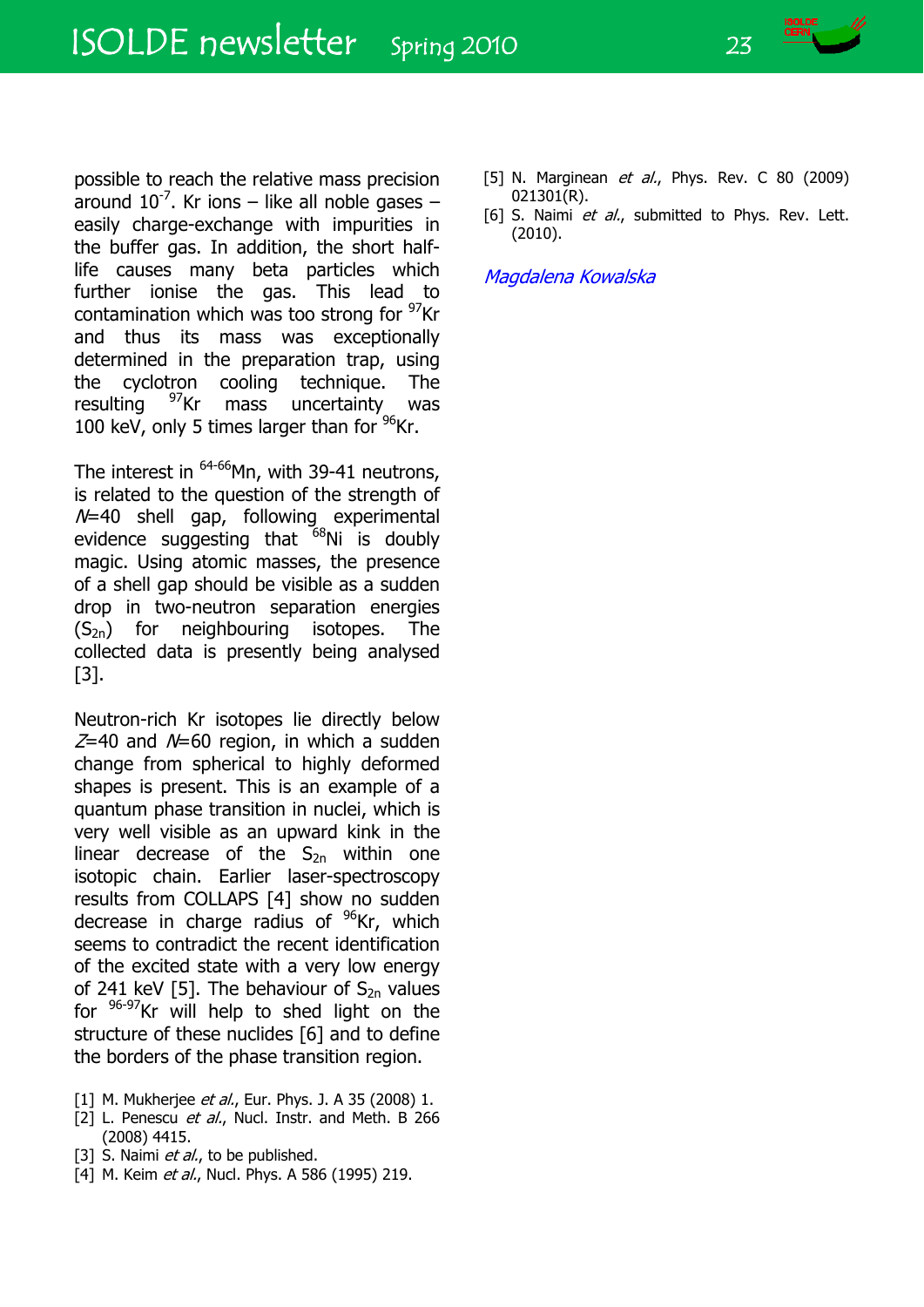

## **How to obtain access to the ISOLDE hall**

- 1. Register at the CERN Users office<sup>[2](#page-23-0)</sup>. You need to bring
	- a. [Registration form](http://ph-dep-usersoffice.web.cern.ch/ph-dep-UsersOffice/CheckIn/RformE.pdf) **signed by your team leader or deputy[3](#page-23-1)**
	- b. Proof of attachment<sup>[4](#page-23-2)</sup> to Institute or University **in English or French**
	- c. Passport
	- d. Copy of medical insurance (for illness, private accidents, and work accidents and disability arising from such accidents at CERN)
	- e. List of [contacts](http://ph-dep-usersoffice.web.cern.ch/ph-dep-UsersOffice/CheckIn/Emergencycontacts.pdf) in case of emergencies.
- 2. Get your CERN access card in [Building](http://building.web.cern.ch/map/building?bno=55)  [55](http://building.web.cern.ch/map/building?bno=55)

With this registration procedure you become a **CERN user[5](#page-23-3)**.

- 3. Follow the CERN basic safety course (levels 1 to 3):
	- a. If you have a CERN account, you can access the Safety Awareness course on-line at the web page [http://sir.cern.ch](http://sir.cern.ch/), from your computer, inside or outside CERN.
	- b. If you do not have a CERN account and don't foresee getting one, there are some computers available for use without the need to log in at the kiosk on the ground floor of building 55 (Your CERN badge will be needed in order to prove your identity).

<span id="page-23-4"></span> $\overline{a}$ 

<span id="page-23-7"></span><span id="page-23-6"></span><span id="page-23-1"></span>8:30-12:30 and 14:00-16:00, closed Wednesday morning). 3 Make sure that the registration form is signed by your team leader before coming to CERN or that it can be signed by the team leader or deputy upon arrival. <sup>4</sup> Proof of attachment to Institute or University should not be signed by the person nominated as your team leader. <sup>5</sup> The first registration as USER needs to be done personally, so please note the opening hours. In case of

- 4. Follow the radiation protection course if you need to get a permanent personal dosimeter<sup>[6](#page-23-4)</sup>. Please make a reservation for the course via EDH (CERN Electronic Document Handling) well in advance of your arrival at CERN<sup>[7](#page-23-5)</sup>.
- 5. Obtain a radiation dosimeter at the Dosimetry service, located in [Building](http://building.web.cern.ch/map/building?bno=55)   $55^8$  $55^8$  $55^8$ . Two options exist:
	- a. Temporary dosimeter. Issued only once per calendar year for a maximum of 2 months.
	- b. Permanent dosimeter. A [medical](https://edms.cern.ch/file/874935/1.01/CMU_dosimetrie_2007_ENG.pdf)  [certificate](https://edms.cern.ch/file/874935/1.01/CMU_dosimetrie_2007_ENG.pdf)<sup>[9](#page-23-7)</sup>, valid for 24 months, is required. The permanent dosimeter needs to be readout monthly<sup>[10](#page-23-8)</sup>.
- 6. Apply for access to ISOLDE hall using EDH:

<https://edh.cern.ch/Document/ACRQ>. This can be done by any member of your collaboration (typically the contact person) having an EDH account<sup>[11](#page-23-9)</sup>.

Find more details at the [information about](http://ph-dep-usersoffice.web.cern.ch/ph-dep-UsersOffice/CheckIn/Check-InProcedure.html)  [registration for Users](http://ph-dep-usersoffice.web.cern.ch/ph-dep-UsersOffice/CheckIn/Check-InProcedure.html) page.

New users are also requested to visit the ISOLDE secretariat while at CERN. Opening hours: Mon., Tues., Thurs., Fri. 08:30-12:30 Mon. & Thurs. 13:30-15:30

#### Alexander Herlert

<u>.</u>

<span id="page-23-5"></span><span id="page-23-0"></span><sup>&</sup>lt;sup>2</sup> <http://cern.ch/ph-dep-UsersOffice>[\(Building 61](http://building.web.cern.ch/map/building?bno=61), open

<span id="page-23-9"></span><span id="page-23-8"></span><span id="page-23-3"></span><span id="page-23-2"></span>need the extension of the registration can be delegated or performed on-line via EDH.

 $6$  The radiation protection course is mandatory to obtain a permanent personal dosimeter.

If it is not possible to sign up for a course, a temporary dosimeter can be issued for the first registration at CERN. <sup>8</sup> <http://cern.ch/service-rp-dosimetry>(open only in the mornings 08:30 - 12:00).

 $9$  The medical certificate must be brought in person to the Dosimetry Service (either by the user or a representative) <sup>10</sup> There are reader stations at the ISOLDE hall and the CERN main building. You can leave your *permanent* dosimeter at the panel outside the ISOLDE secretariat.<br><sup>11</sup> Eventually you can contact the secretary or the Physics coordinator.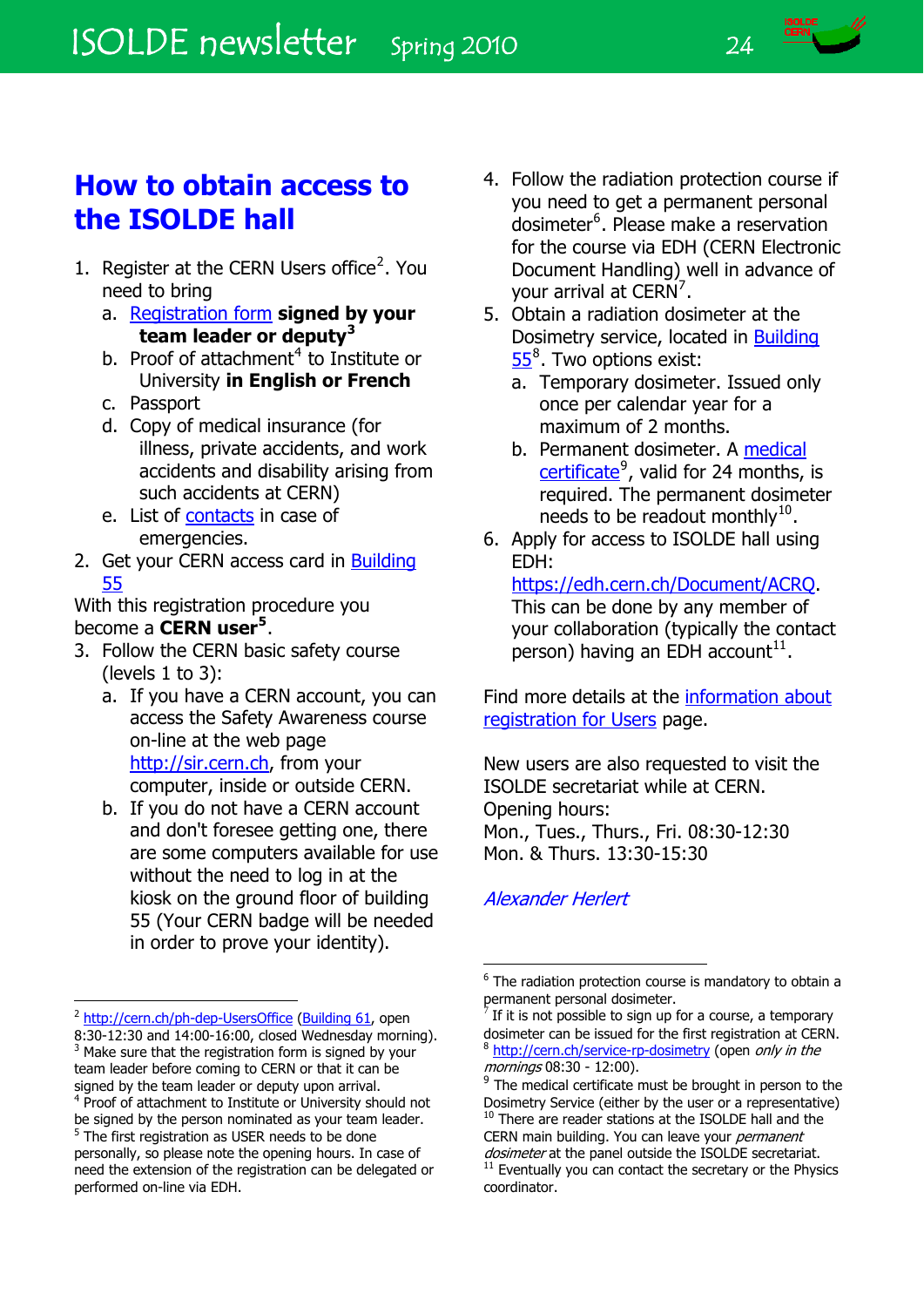

# **Contact information**

#### **ISOLDE Secretariat**

Jenny Weterings [isolde.secretariat@cern.ch](mailto:isolde.secretariat@cern.ch) +41 22 767 5828

#### **Chair of the ISCC**

Maria Jose Gª Borge [borge@iem.cfmac.csic.es](mailto:borge@iem.cfmac.csic.es) +34 91 59 01 614

#### **Chair of the INTC**

Peter Butler [peter.butler@liverpool.ac.uk](mailto:peter.butler@liverpool.ac.uk) +44 151 794 3443

#### **ISOLDE Physics Section Leader**

Yorick Blumenfeld [Yorick.Blumenfeld@cern.ch](mailto:Yorick.Blumenfeld@cern.ch) +41 22 767 5825

#### **ISOLDE Physics Coordinator**

Alexander Herlert (until September 30, 2010) [alexander.herlert@cern.ch](mailto:alexander.herlert@cern.ch) +41 22 767 3809 Magdalena Kowalska (from October 1, 2010)

#### **ISOLDE Technical Coordinator**

Richard Catherall [Richard.Catherall@cern.ch](mailto:Richard.Catherall@cern.ch) +41 22 767 1741

#### **HIE-ISOLDE Project Leader**

Yacine Kadi [Yacine.Kadi@cern.ch](mailto:Yacine.Kadi@cern.ch) +41 22 767 9569

More contact information at [http://isolde.web.cern.ch/ISOLDE/normal/conta](http://isolde.web.cern.ch/ISOLDE/normal/contacts.html) [cts.html](http://isolde.web.cern.ch/ISOLDE/normal/contacts.html) and at [http://isolde.web.cern.ch/ISOLDE/normal/teleph](http://isolde.web.cern.ch/ISOLDE/normal/telephoneweb.htm) [oneweb.htm](http://isolde.web.cern.ch/ISOLDE/normal/telephoneweb.htm)